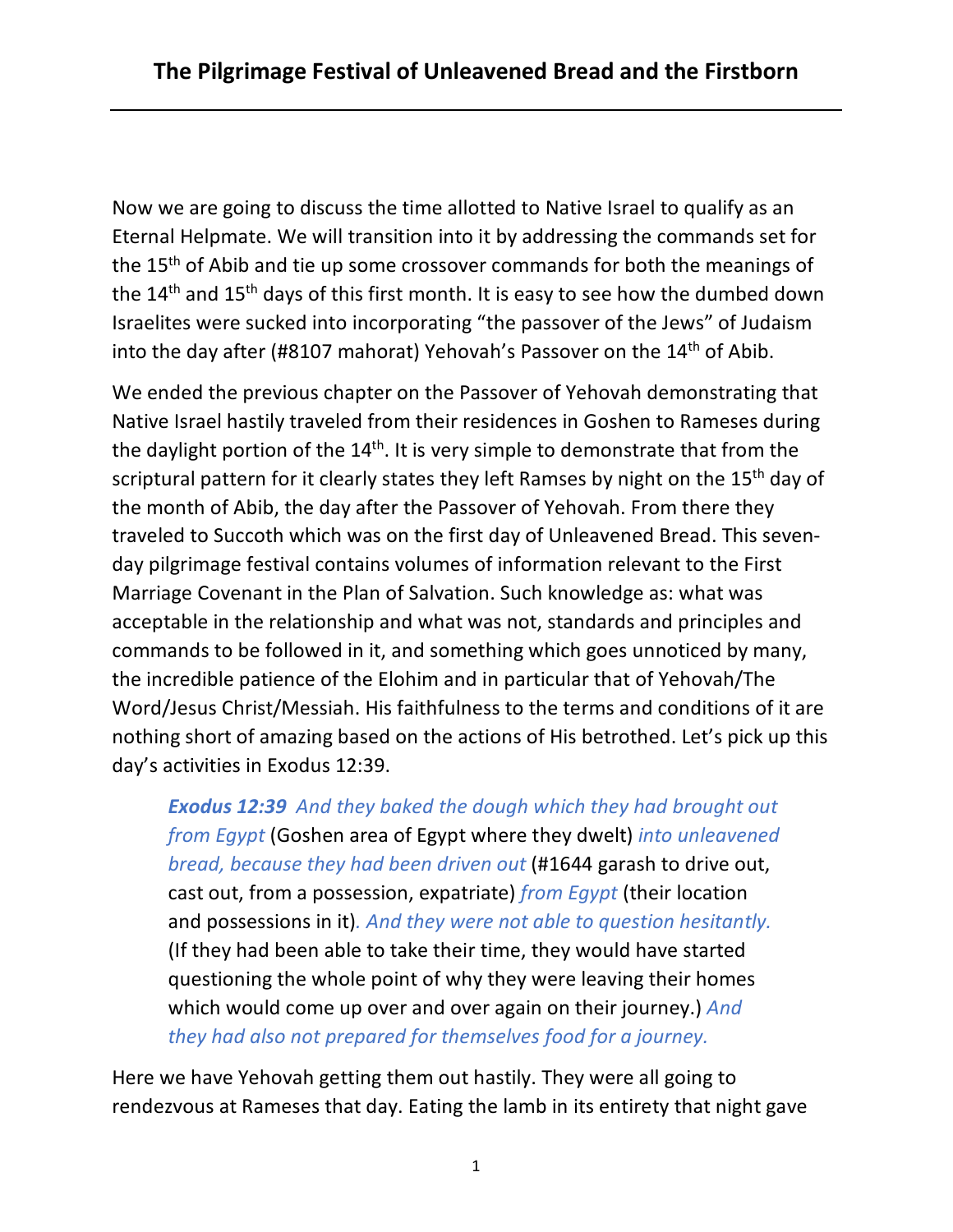them ample sustenance to keep them until the next evening. They were not given the time to let their dough rise for they would be wanting to eat everything leavened which we have and will see is not allowed from the 15<sup>th</sup> of the month through the  $21^{st}$  of the month. Don't forget they had to have unleavened bread at the Passover as well. This will turn into a physical hardship in their minds with a spiritual impact in their relationship with Yehovah.

*Exodus 12:40-41 And the time of the dwelling of the sons of Israel, which they dwelt in Egypt, was four hundred and thirty years* (falling further and further into apostasy)*, on the very day* (Why mention this? Is it defining a specific day of the week or a specific calendar date? Keep this in the back of your mind for later.)*, all the armies of Yehovah went out from the land of Egypt.*

Up to this point it was out "*of Egypt*" and now out of the "*land of Egypt*." Do you think that is a misprint? Not at all. History and geography come into play here and Yehovah is telling us what is true and what is not. Native Israel came out of their location in Egypt on the daylight portion of the 14<sup>th</sup> to travel to Rameses which was located on the eastern side of their agricultural region. Once you left that narrow Nile fertilized and watered area you would transition into progressively more arid terrain. That transition expanded rapidly after the place called Succoth which was on the periphery of the usable agricultural land. When they were leaving Rameses on the 15<sup>th</sup> and traveling to Succoth they were for all general purposes leaving Egypt as they knew it. We are not talking about the areas Egypt had under their dominion from wars and such, just Egypt proper. Their dominion extended past Succoth and in many other directions as well. Joseph had seen to that during his duration of authority in Egypt. This no doubt was very unsettling to the Native Israelite participants as well as to the Mixed Multitude. They were all stepping into an unknown place and situation. They were completely dependent upon the word of Moses and Aaron and the mighty acts of Yehovah which they constantly would forget. This all leads to the physical example of what they should be doing on this night of the  $15<sup>th</sup>$  of Abib.

*Exodus 12:42 A night of* (shammur #8107) *vigilantly watching*  (looking) *to Yehovah for bringing them out of the land of Egypt; it is a*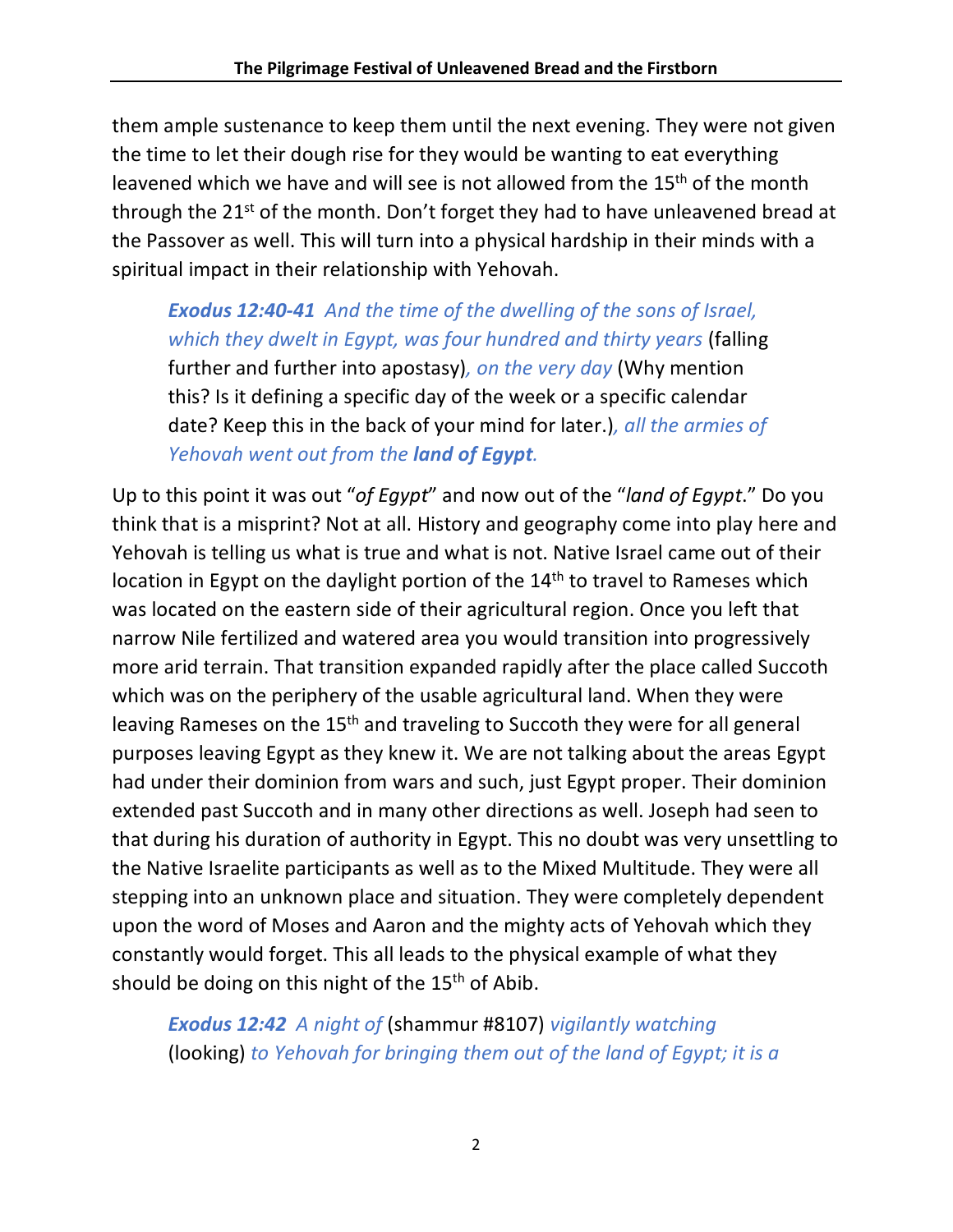# *night of vigilant watching for all the sons of Israel* (not just the firstborn) *for their generations* (to come).

Yehovah was removing Native Israel from the inherent evil of the land of Egypt and the dominion of Pharaoh. He was being a Shephard/Savior to them. The shepherd part is a continuation of His Covenant terms with Abraham, Isaac, and Jacob as their Almighty El, their Shadday El. He was putting a **shamar** #8104; a protective hedge of thorns around them as a shepherd did for his sheep at night when far from home while journeying to find good pastures to feed in. That is Yehovah fulfilling that role as He had promised He would do. Have you ever wondered why He, while in the flesh as a man had a crown of thorns imbedded into his head by the pagan Romans who were beating Him and demeaning Him? He could have easily eliminated them with a single thought. It was symbolic of Father protecting His thoughts and thus His actions as well. He was still a flesh and blood man who had to go to His death without defending Himself in any way; a lamb to its execution. Thus, the prophesy was fulfilled, and the example shown.

## *Isaiah 53:7 He was oppressed, He was afflicted, but He did not open His mouth. He was led as a lamb to the slaughter; and as a lamb before its shearers is put to silence, so He opened not His mouth.*

This night of the 15th of Abib is very important **to all** of Native Israel, not just a portion of it. Every one of them were to be soberingly and hopefully looking to Yehovah to keep them from danger, from the author of sin who was very nearby. **They were to be guarding their thoughts and not letting them drift back to what they had left and somehow thinking it was all good**. There comes a time when they will actually think and proclaim, life was good under Pharaoh living in a land full of sinful things and lifestyles. On this night they only had unleavened bread to eat. This is not the night they filled up on the entirety of the lamb. Verse 39 makes that abundantly clear; the night when they had time to prepare for the Passover meal. Big difference a day can bring. This was not the 14<sup>th</sup>; the night when they were not allowed to leave their homes until daybreak. This was the 15<sup>th</sup> and the night in which they were commanded to come out of the darkness of the Land of Egypt. Deuteronomy 16:1 and Numbers 33:1-5 are two witnesses to that.

Judaism rejects that in all it's arrogance. Some even argue that machorat #4283 is actually intended to mean "*the morning following the evening*." Thus stating "*on*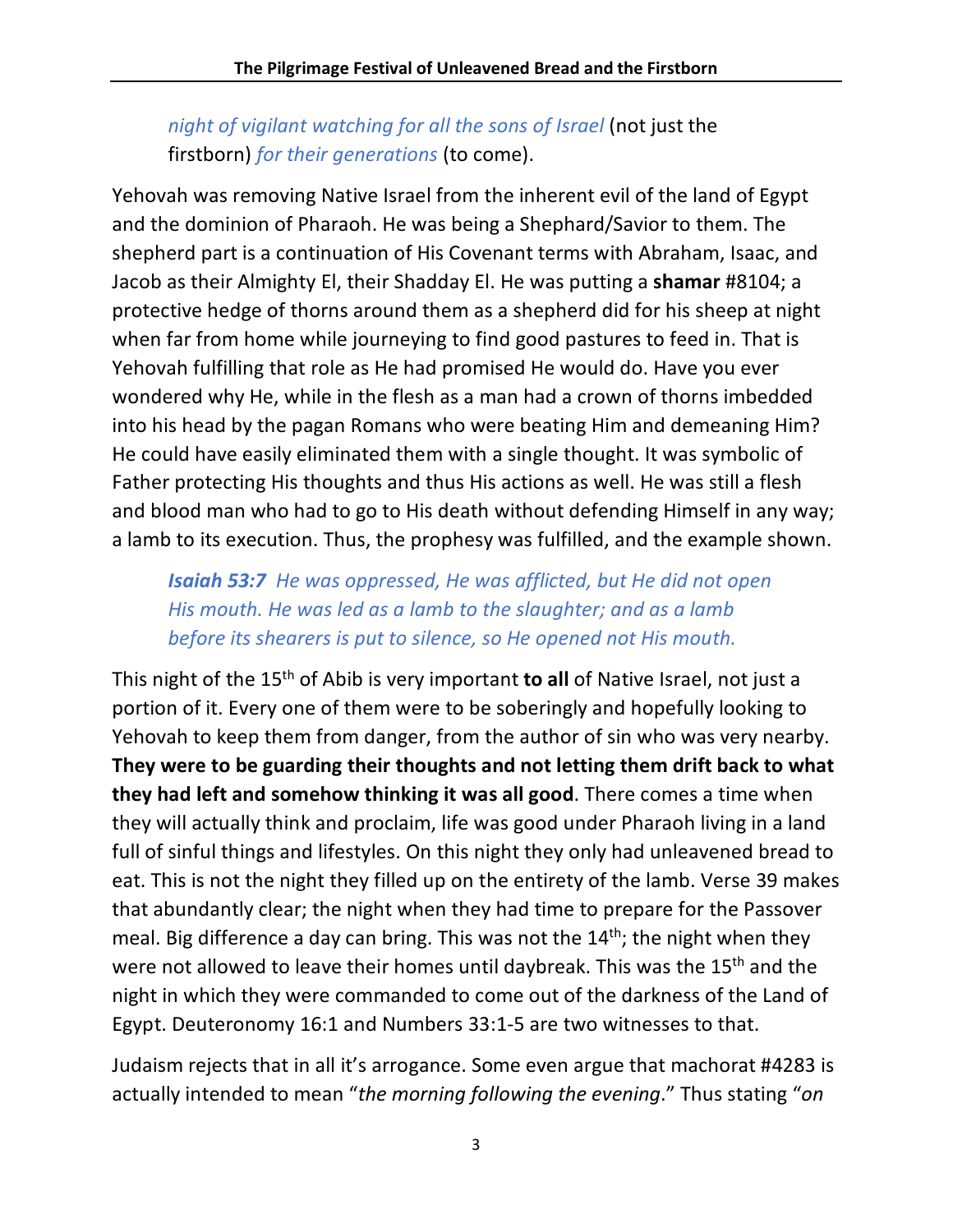*the morning after the Passover*" instead of "*on the next day after the Passover (day).*" The Strong's, BDB, and Vines all confirm its meaning to us: **tomorrow; as in "***the day following a past day***."**

When it comes to the 1st night of the 7-nights of this Pilgrimage Feast of Unleavened Bread, we are to be considering the spiritual applications of **all** the physical. Under our Second Marriage Covenant terms and conditions it is a time we enter into 7-days in which Satan is attempting to cause us to stumble and fall from the sin/leaven free state we became at the Footwashing from the previous day, which is the Passover of Yehovah on the 14<sup>th</sup> day of the first month, the head of months, Abib. He is pursuing us from the get-go, but only as he is allowed to do so, just as in the case of Native Israel.

There is another important lesson taught to Native Israel on this day, as it is to us as well. The physical application of it to them, and to us the spiritual. It consists of the principles, rules, and commands of the firstborn. At the onset it was the actual physical firstborn among men and among livestock. It will change as the journey goes on to just the family of Levi.

*Exodus 13:1-4 And Yehovah spoke to Moses, saying, set apart every firstborn to Me, the one opening every womb among the sons of Israel, among men and among livestock, they shall belong to Me. And Moses said to the people, remember this day* (the 15th. Why? Because it has its own set of principles to instruct us just like the 14<sup>th</sup> Passover has) *in which you went out from Egypt, from the house of slaves. For by the might of* (His) *hand Yehovah brought you out from here. And no leavened bread shall be eaten. Today you are going out in the month of Abib.*

The unleavened bread is an acclamation of His might, Yehovah's might. **Leaven is representative of sin**. Here we have Yehovah/The Word/Jesus making it possible for us to come out of the bondage of sin and maintain it for 7-days. Be mindful the unleavened bread was not for the forgiveness of sin; the blood of the Lamb was. This is to show we need His power and His might to stay sin free. Thus, the command that we **must eat** unleavened bread for **all 7-days** as we will pattern. We will be covering this in great detail between the Marriage Covenants, just as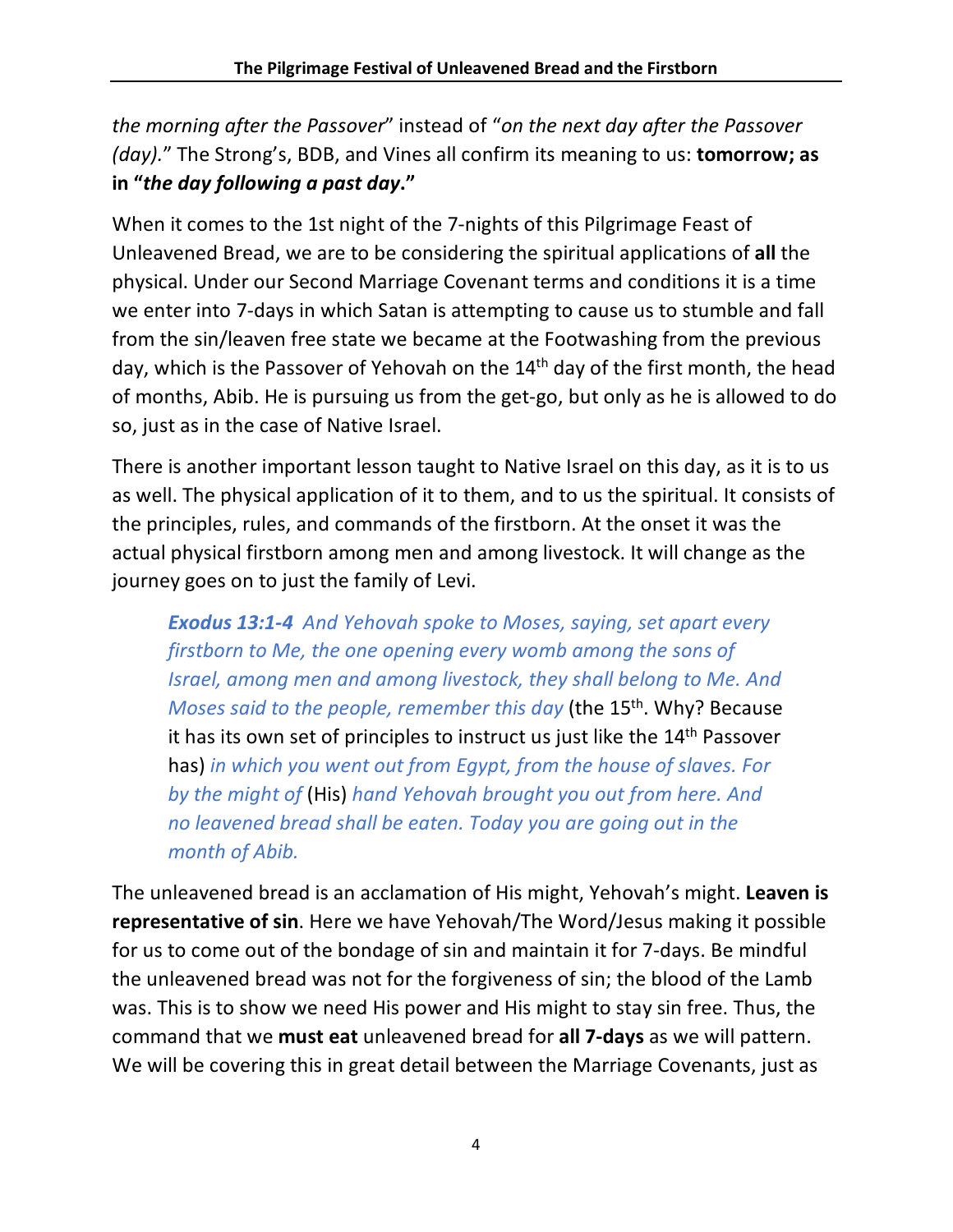we will for the pattern of the firstborn from the womb; of mankind and **of the Elohim**.

It is not coincidental that these are mentioned with Him reminding them where they were coming from. Israelites lose sight of this often which has a lot of negative connotations associated with that as we will see. First let's clear up a lot of ignorant teachings by simply following the pattern of the purpose for the 15<sup>th</sup> of the month of Abib and the number of days for the Pilgrimage Feast of UB. It is very important to get this right, to be able to understand this segment of the Plan and the signs in creation relevant to it all.

*Exodus 12:15-17 You shall* (**not if you feel like it**) *eat unleavened bread seven days. Indeed, on the first day you shall cause leaven to have ceased from your houses. For anyone eating anything leavened, that person shall be cut off from Israel,* (that is how serious this is. Put in the spiritual application of this and the implication stated and who the unleavened bread; without sin bread, represents) *from the first day until the* (end) *of the seventh day.* (There are some who actually say this starts at the beginning of the 14<sup>th</sup> and runs up to the start of the 21st day but not into it. Watch where that one goes.) *And on the first day shall be a holy rehearsal, and in the seventh day a holy rehearsal shall be to you.* (Passover of Yehovah is not a holy rehearsal, **it is a memorial rehearsal**) *No work may be done on them*. (work is certainly done by all on Passover) *Only what must be eaten by each person, that alone may be done by you* (cooking; but not gathering up wood for the fire or a lot of food preparation). *And you shall keep guard over the unleavened bread* (that no one inserts leaven into it) *for on this day I brought your armies from the land of Egypt. And you shall keep watch this day for your generations as a statute forever.*

In Leviticus 23:6-8 we get some very specific instruction as well. Here a little, there a little, line upon line, precept upon precept.

*Leviticus 23:6-8 And on the 15th of this month is the Pilgrimage Feast of Unleavened to Yehovah; you shall eat unleavened seven days*  (starting when? On the 15th)*. On the first day you shall have a holy*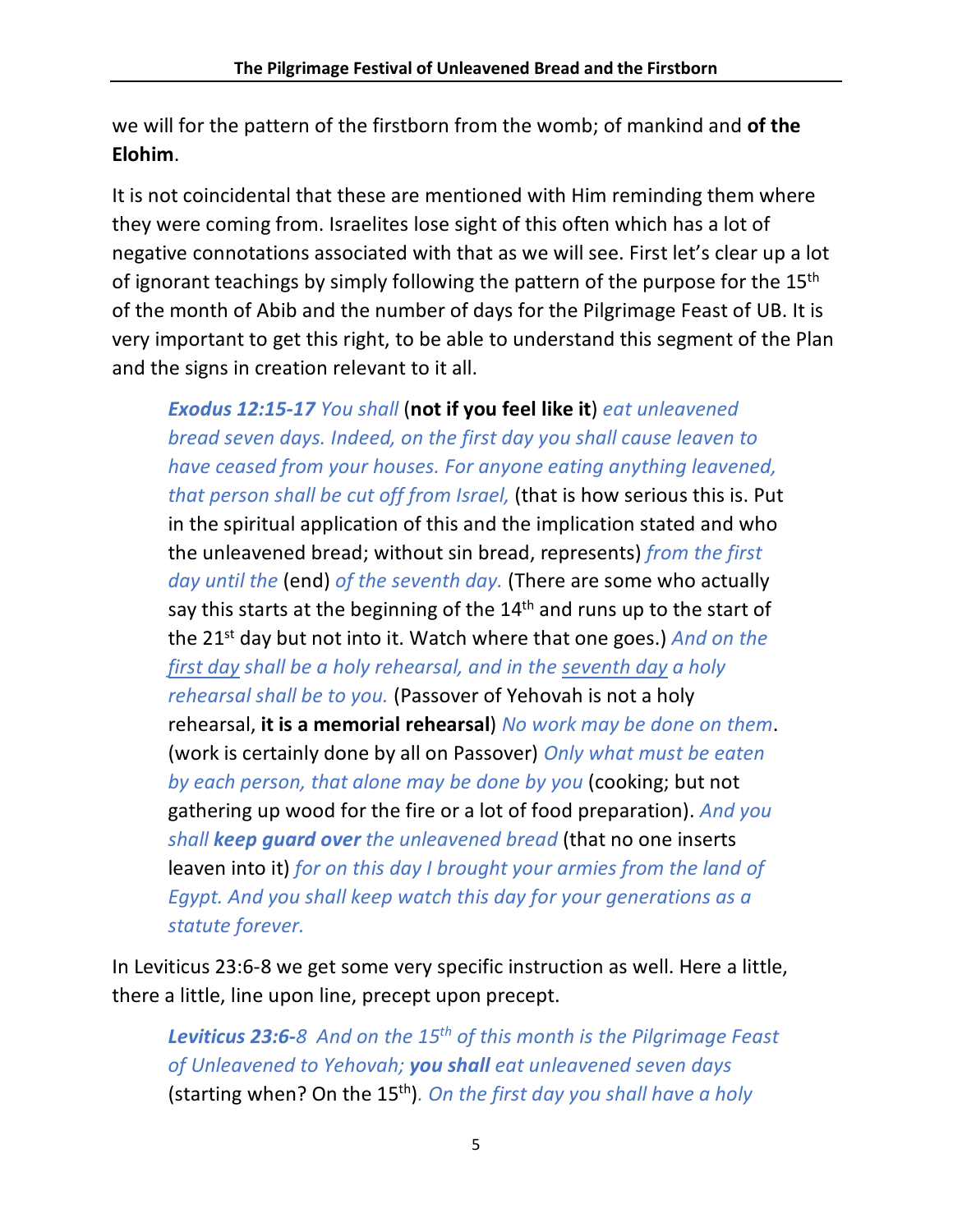*rehearsal; you shall do no work of labor and you shall bring near a fire offering* (spelled out in Numbers 28) *to Yehovah seven days; and the seventh day shall be a holy rehearsal; you shall do no work of any labor* (just the actual cooking of your food. It is a Shabbaton #7677 not a Shabbat #7676)*.*

The physical focus of these 7-days from the  $15<sup>th</sup>$  of the month through the  $21<sup>st</sup>$  of the month is centered around the eating, the internalizing of unleavened bread. Bread which is representative of being "sin" free, as our Savior was and is. As part of His body we too are to take on the same state of mind, and thus we are to guard the unleavened bread from sin entering in spiritually, under the terms and conditions of our Second Marriage Covenant.

*1 Corinthians 5:6-8 Your boast is not good! Do you not know that a little leaven leavens the entire lump? Therefore, purge out the old leaven* (through examining oneself for it, prior to Passover) *so that you may be a new lump* (after the Footwashing function)*, even as you are unleavened. For also Christ our Passover was sacrificed for us. So, let us keep the feast, not with old leaven of malice and evil (*clearly sinful things) *but with unleavened truth and sincerity.*

**There are deluded people running around proclaiming that leaven has nothing to do with sin.** The ignorance of our times and in particular to those proclaiming to have such "righteous knowledge and understanding" is beyond measure. The lamb had to be separated on the  $10<sup>th</sup>$  day to ensure it would be blemish free come time to kill and consume it on the 14th of Abib. **Not so with the unleavened bread**. No waiting period for it to get infected with yeast particles in the air. That is symbolic of "the prince of the power of the air" (Satan) broadcasting sinful thoughts into our minds to see if they take hold. We are to watch over our minds and guard vigilantly against that for the 7-days of UB. An idle lump of dough will get infected if it sits idle for any length of time. Please remember this is the annual rehearsal representing the time allotted to Native Israel to do so and that at the very minimum, 144,000 individuals would prove themselves as being faithful in this task and requirement. **However, there was a failsafe contingency placed in these 7-days called the Wavesheaf Offering** which we will cover in great length later in the study and the timeline in the First Marriage Covenant.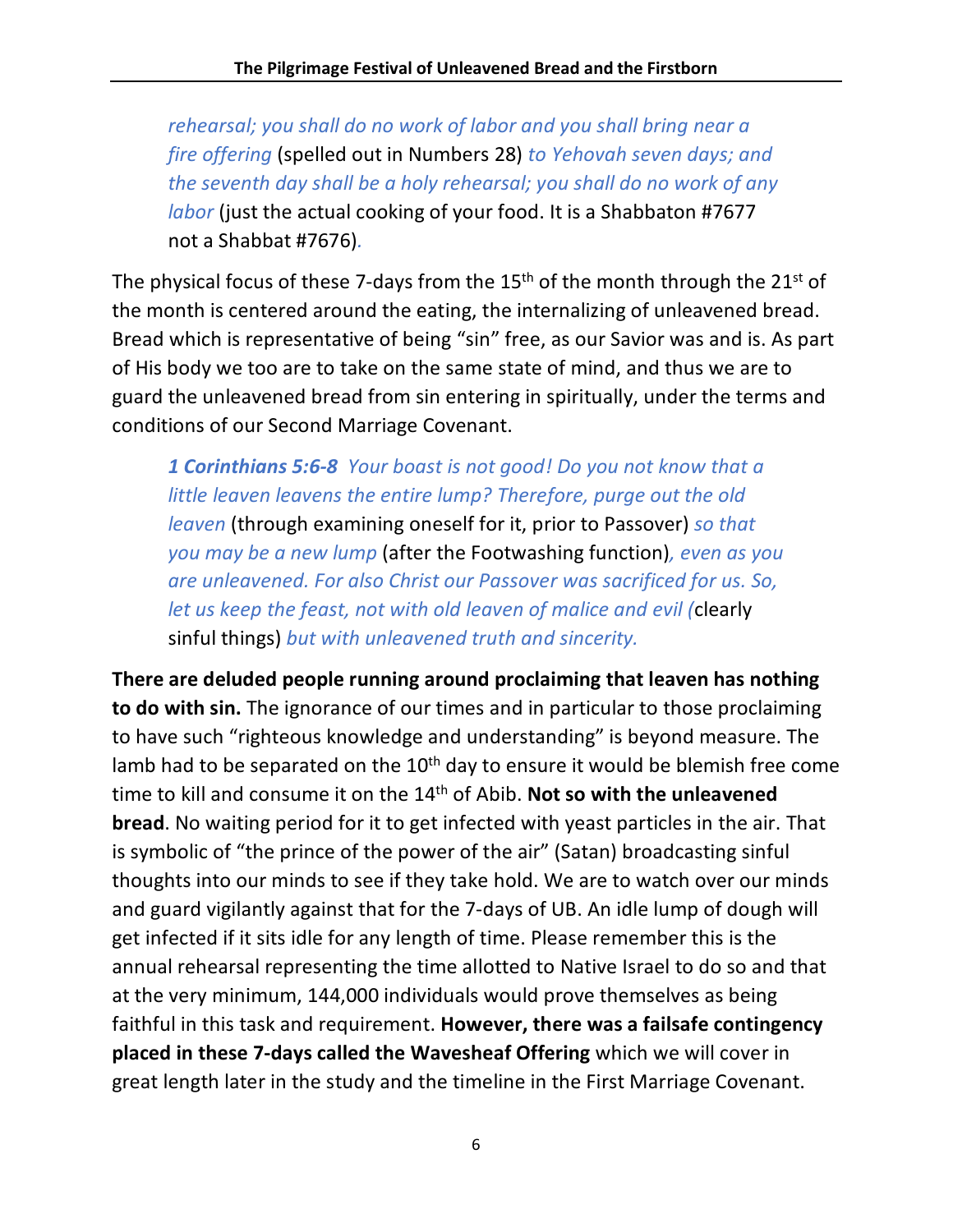In some earlier chapters we touched upon Numbers 28-29 as to assigned offerings on each day. Numbers 28:18-25 gives us a lot of detail into the offerings by fire for this Pilgrimage Festival. Of course, verse 16 stated clearly that the Passover of Yehovah is on the 14<sup>th</sup> of Abib. No sacrifice is listed because there is only one spiritually acceptable reality for that day, nothing else added to it. Let's quote verse 17.

# *Numbers 28:17 And in the 15th day of this month a Pilgrimage Feast: unleavened bread shall be eaten seven days.*

To the confused naysayers. We reiterate the 7-days start on the 15<sup>th</sup> and run through the  $21^{st}$ . This is the time frame in a woman's life cycle which speaks of impregnation and fertilization and conception of a new life starting. It is written into creation so we will be without excuse as to what days in the cycle, representing the qualifying of the Bride in the timeline of the Plan of Salvation. Remember the first principle of the firstborn. It is the **one coming from the womb first** which we read a little earlier. Watch how this is all played out for us as participants in the firstborn and where He, Christ, actually came from and what is in store for us. Romans 8:28-29 with an accurate translation of the Greek intent in the light of the Plan and its purpose for the Bride.

*Romans 8:28-29 But we know that all things work together for good to those who love Father God/Elohim, to those who are called according to the proposal set forth, because whom He* (Father) *knew before* (Yehovah/The Word/Jesus Christ). *He too also limited in advance* (those called to the purpose set forth of the 144,000) *to be formed in a similar nature to the image of His Son, for Him to be the firstborn among many from one womb* (adelphos: "a" one; and "delphos" womb).

Let's be sure who this Being was who was made to be in the image of a Son so we can understand our connection here.

*Hebrews 7:1-3 For this Melchizedek, King of Salem, Priest of the Most High God/El, the One meeting Abraham returning from the slaughter of the kings, and blessing Him, to whom also Abraham divided a tenth of all, first being interpreted King of Righteousness and then also King of Salem, which is King of Peace* (because He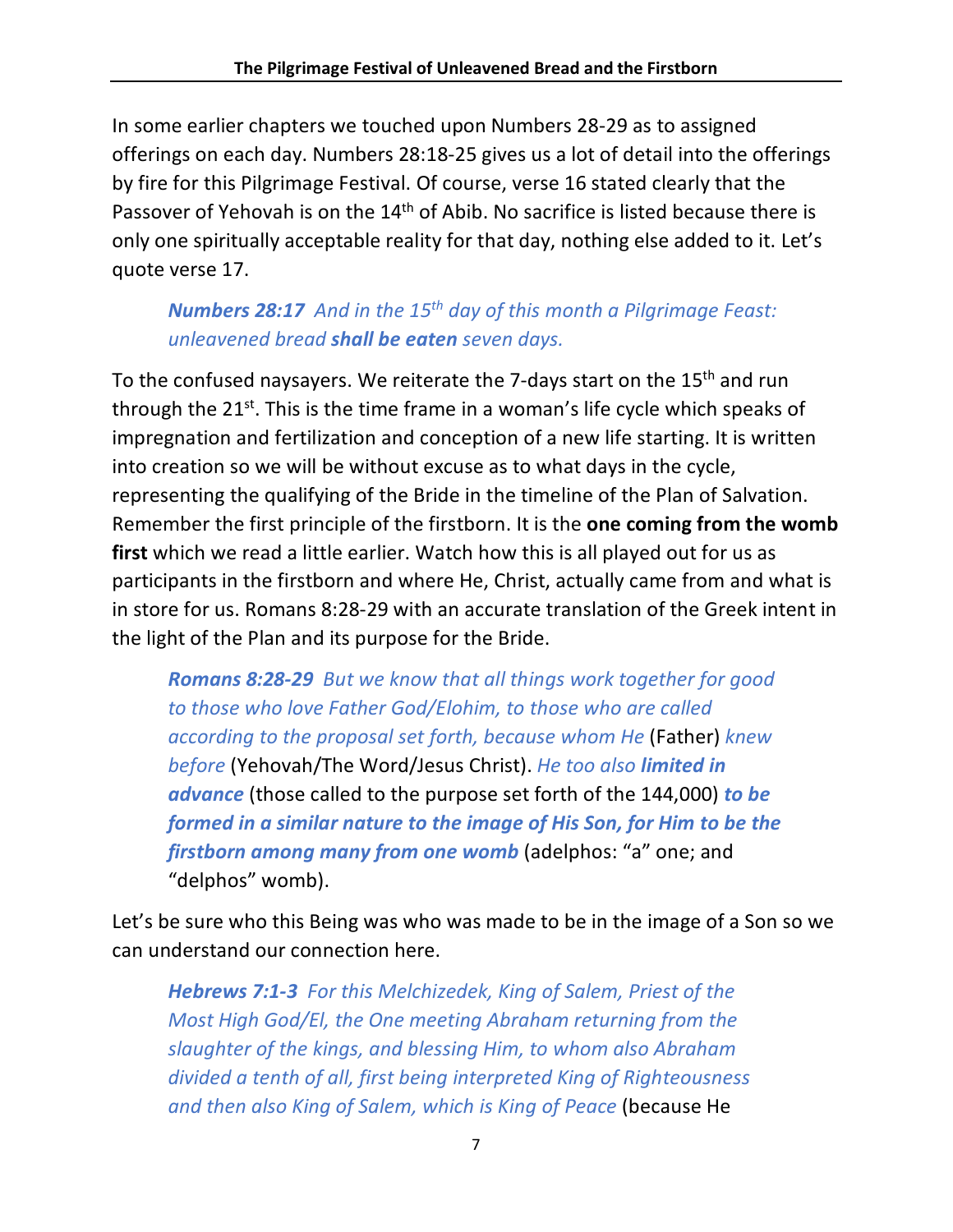would be the ultimate Peace Offering between mankind and the Elohim)*, without father, without mother, without genealogy, no beginning of days, no having end of life* (for His glory was kept in Father's bosom when He became flesh and blood as we have previously established)*, but having been made to resemble a Son of God/Elohim, remains a Priest in perpetuity.*

**We will be coming from the same womb spiritually**, the same spiritual nature that He came from and returned to in all its fullness.

*1 John 3:2 Beloved, now we are children of* (Father) *God/Elohim, and it was/is not yet revealed* (to the world) *what we shall be. But we know that if He is revealed* (if it happened right now)*, we will be looking just like Him* (after our change)*, because we shall* (be able) *to see Him as He is* (in His glorified nature and thus, us in the same as well)*.*

Yes, brethren, we will be of the same womb as our Husband/Savior is. This is the purpose of our calling into the household as set forth, and limited, by Them a long time ago. **We will be granted to exist in Their very nature in Oneness with Them for eternity.**

*Romans 8:16-17 The spirit bears witness with our spirit that we are children of Father God/Elohim* (remember everything after its own kind, thus we have to be after Father's kind, the Elohim kind, to be able to marry His Son and be fruitful and multiply)*. And if then children, also heirs: truly heirs of Father God/Elohim and joint heirs of Christ; if indeed we suffer together* (with our Savior/Husband, no free lunch) *that we may also be glorified together.*

The 7-days of UB are the qualifying time for Native Israel to do this. Judaism has no clue about these things for they have rejected the central focus of the One making it all possible. As well, neither does modern little "c" Christianity. The lessons: physically and spiritually of the firstborn and the command to internalize unleavened bread during this annual rehearsal are nothing short of breathtaking when the spiritual realities are applied and understood. We internalize the unblemished lamb on one day as the central focus of the Passover with a secondary mentioning of unleavened bread. But on the following 7-days we are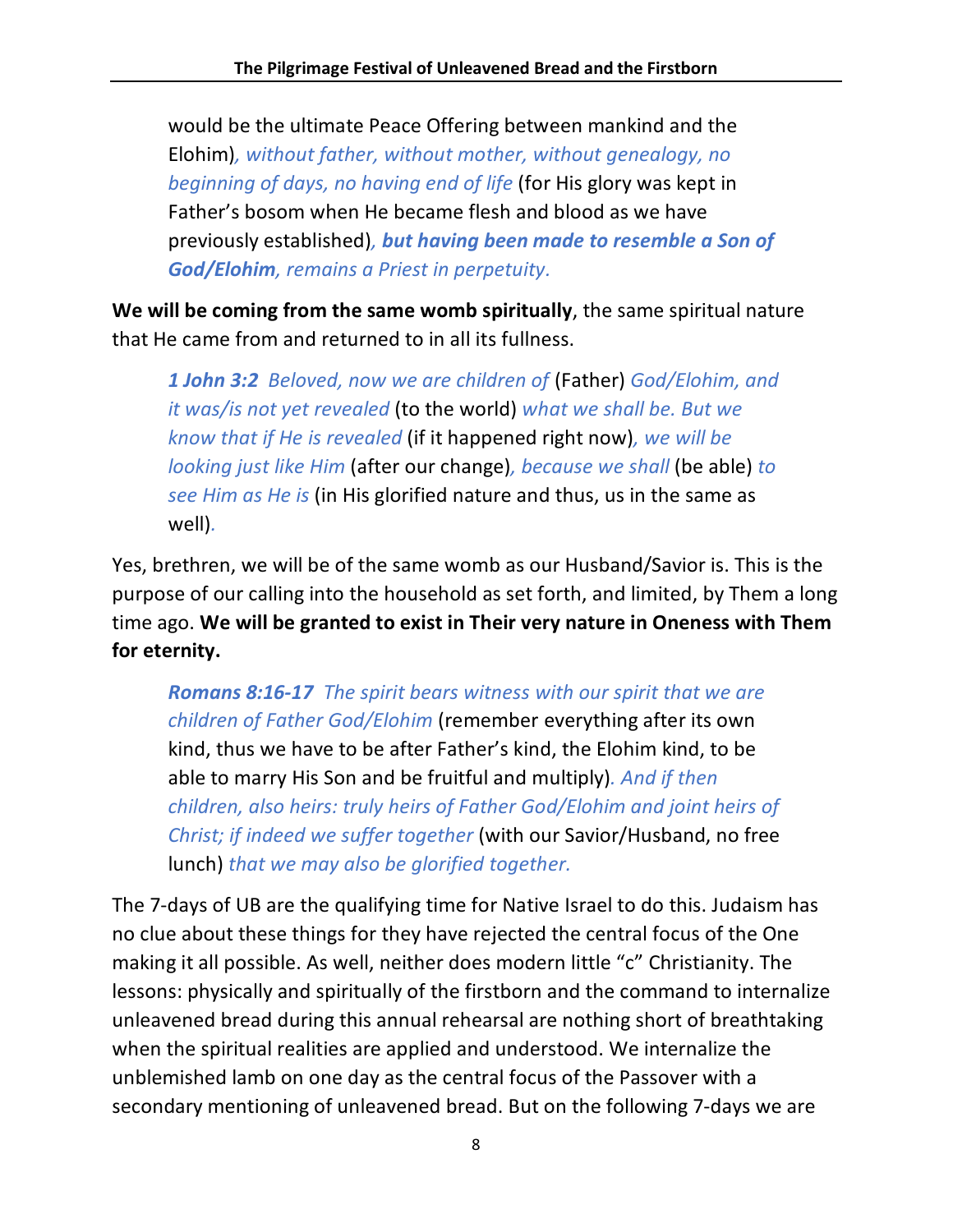required to internalize unblemished bread, humble bread, barley bread. Why? Because out of these 7-days comes the qualified and acceptable Bride of Christ. It was no doubt hoped that would actually happen with Native Israel, but as most should know, it did not and **thus a contingency Plan was activated which we saw was encoded in the Passover laws where if it was not fully internalized, the neighbor must be invited into the Father's house to assist in doing so**. That only took place after a head count of individuals in the father's household, no guessing, it had to be precise.

We will head back over to Exodus 13 to further the instruction of the 15<sup>th</sup> day. But first, we need to understand the primacy to the understanding of **the firstborn principle** before we do so. It will show us how well thought out the Plan of Salvation is on behalf of the Elohim. As part of this, we will see the umbilical cord between the Firstborn and the Firstfruits and their common origin and outcome.

As we have detailed all the firstborn had to have been **protected by the blood**, all had to **eat unleavened bread for 7-days** and, as we will see, all had to **be baptized during this 7-day count**. Once again, patterns, patterns, and more patterns. All three are requirements for the Bride of Christ/Yehovah/The Word. They are all contributing factors in the perfection of the Bride in Father's household. It is also imperative as stewards of the mysteries/hidden truths of the Elohim that we also recognize the significance of words which They have inspired to be used in Their instructions and descriptions to us alongside the patterns in the Plan of Salvation. Our Savior is called and named The Word for a reason.

Let's start with the Hebrew word *BeKowr* which we have been reading about for it is the designated one here for firstborn in the First Marriage Covenant terms and conditions. It is #1060 in Strong's and it says of it*: first-born; among men and women and animals.* It is applied literally or figuratively. One example is found in Exodus 4:22 in which Yehovah says Israel is the first-born among nations. That is figurative but very prophetic for other nations will also be included in the firstborn, as well as other nations much later in the timeline being born children but not with **firstborn privileges**. That in itself is a very important aspect of the Plan which we will address later as we cover the timeline period of the Feast of Tabernacles which is also called Ingathering (or gathering in) by the Elohim and then as we get to the understandings of the Great Last Day/Eighth Day. Strong's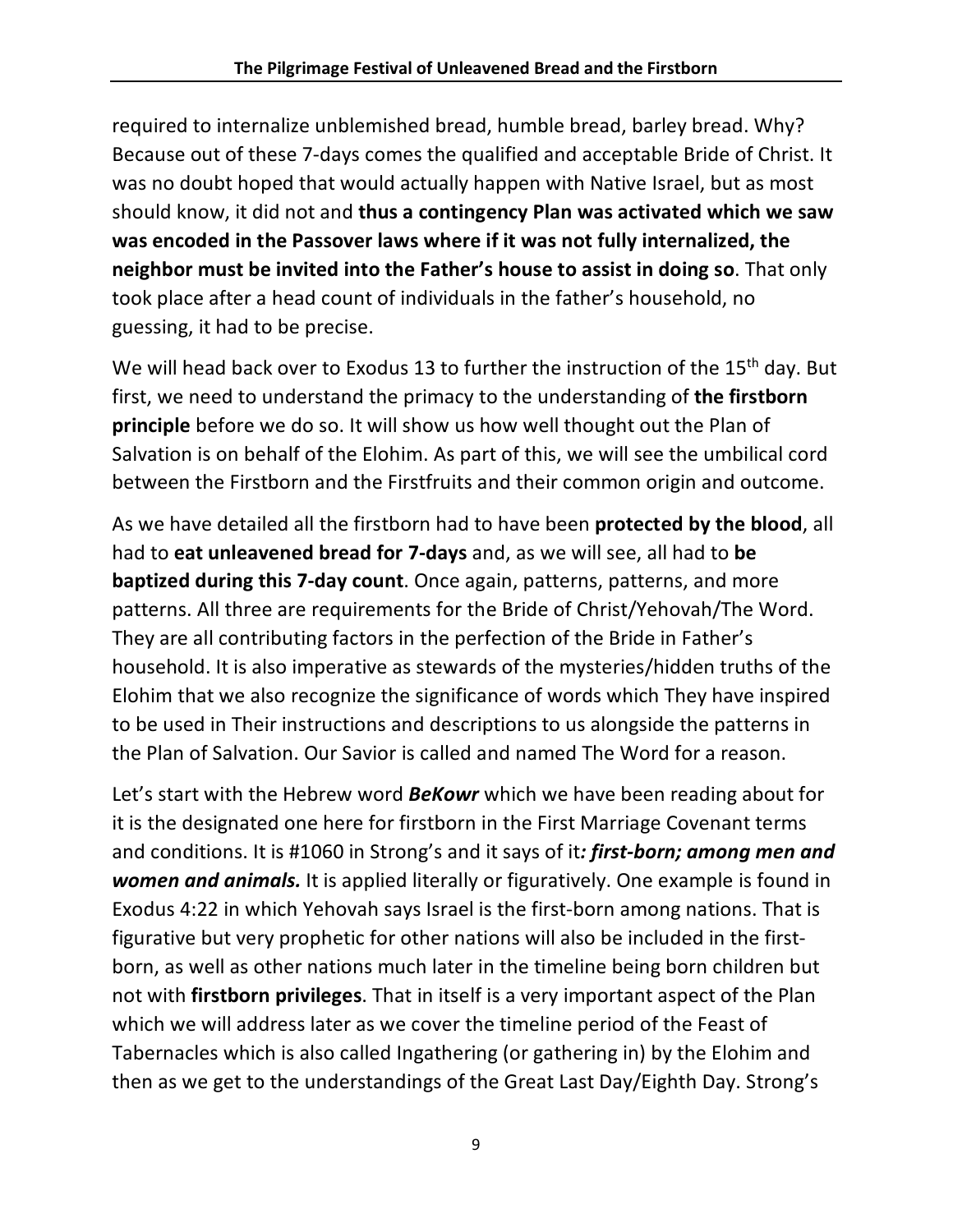tells us this word #1060 comes from #1069 *Bakar* which is a prime root meaning: *to burst the womb in bearing a child or making early fruit (woman or tree)*. It is by no coincidence that it is also the denominator of #1061 *bikkuwr* which is the **firstfruits of crops, ripe, figuratively: hasty fruit**. **Please drink this all in!** Both firstborn and firstfruits are coming from the same base word, it is the common denominator to both. #1061 bikkuwr; hasty fruit, firstfruit, first ripe fruit, is used for the command of Leviticus 2:14 as it applies to the Wavesheaf Offering to starting the count to the Feast of Weeks or Pentecost which is relevant to our Second Marriage Covenant terms and conditions which we will discuss when we get to that part of the timeline. As such, it is intricately tied to the Month of Abib in both Covenants. **Hasty fruit is just that, fruit which has matured hastily and surrounded by immature fruit,** and that is so very relevant to Native Israel being ready to hastily leave their homes on the morning of the 14<sup>th</sup> of Abib the Passover of Yehovah. And don't lose sight of the fact that the first early heads of barley grain are surrounded by vast numbers of immature barley. Exodus 34:26 used the same Hebrew word. Pull this all together in your mind using the spirit you have been given. **The Hebrew words used to designate the firstborn and the firstfruit come from the same root word.** Do you think that is a coincidence as an inspired word used in our instruction as to the hidden truths of the Elohim?

The BDB says of #1069 *bakar:* that it is associated with other Semitic languages. It is used to describe; bearing early, new fruit. It stresses uses for being born or **made a firstling** which is very important as we will see shortly in the timeline. It also emphasizes that it is *primogenitus*, which simply means **an exclusive right to inheritance.** 

Apply that to your thinking and understanding of the purpose of the firstborn and firstfruit spiritually. What should be of interest to us is that we are **not** seeing the commonly used word for "*born*" being used by the Elohim here in covering this instruction of first-born. That word is *yalad #3205: to bear young, to show lineage, bear, bring forth, beget*. It is used to cover the process and the event of being born. It is also at times used to describe lineage. Do not misplace the understanding of **being made** a firstling or firstborn as the BDB points out above.

This is the Hebrew word pattern. Now watch the Greek pattern of words used to describe these things in the Second Marriage Covenant terms and conditions.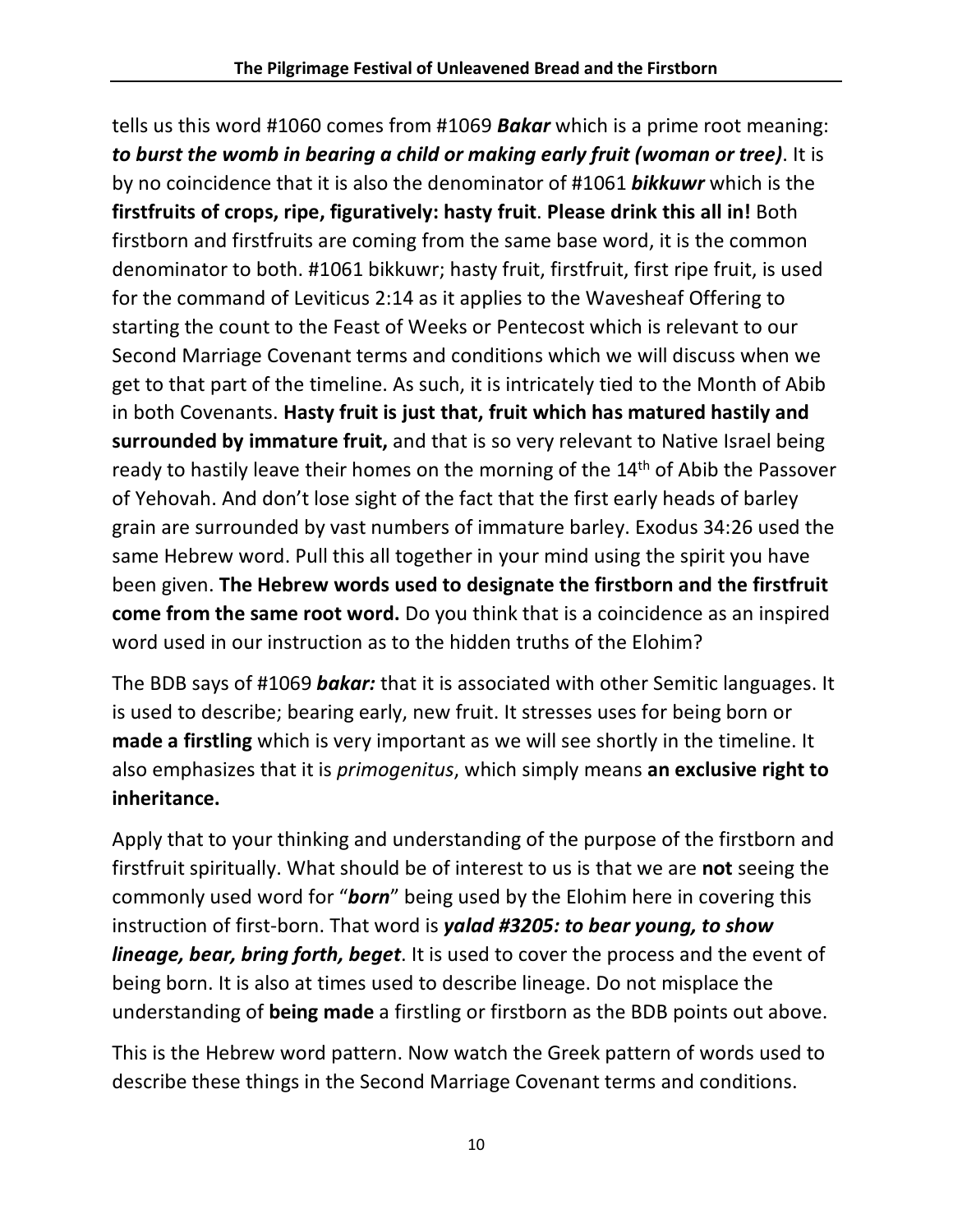The Greek word used for firstborn is *prototokos* #4416. Strong's says of it; *comes from #4413 (first) and #5088 (beget); firstborn (usually as noun, literally or figuratively: first-begotten*. So, what do the two words mean that form this word as a descriptive designation or name?

#4413 is *protos*. Commonly translated as foremost.

#5088 is *tikto*; "*to produce (from seed, as a mother, a plant, the earth, etc.) literally or figuratively: bear, be born, bring forth, be delivered, be in travail*." Did we get that? It has the basis of origin in Greek as it does in Hebrew in the pattern of the words just as it should. It is the strengthened form of a Greek root. Thus, in whatever context it is used such as in a woman or a plant (tree). In the use of the word prototokos we can ask the question why not have used *Gennao* #1080? It could have been easily added to protos instead of tikto. Gennao covers the entirety of the birthing process from conception to birth as applied to father and mother. It is commonly used for describing birth, as in coming out of the womb. **ANSWER:** *Because if it were used instead of prototokos, it could not have the linkage to firstfruit as in a seed to germination and thus birth of the plant*. **The pattern in the Hebrew must be met in the Greek to illustrate the linkage, the umbilical cord,** as to origin of the physical concepts of the first begotten/born and the firstfruit in their spiritual applications to the Bride of Father's household. **The entirety of the Plan is to have a harmony of Oneness amongst the creations and the Elohim**. It is all about living in peaceful coexistence forever! Thus, when we are reading Yehovah saying the firstborn are MINE, we should have a much deeper appreciation as to its content and where it is going in the Plan especially as it applies to both Marriage Covenants. There is an inseparable totality to the application of the firstborn of Native Israel and the grafted in firstfruit of the Gentiles to form a completed Bride acceptable to both Father and Son.

Native Israel was born into this opportunity with all the inherent rights and privileges, we Gentiles were not. *Those of us who are being grafted into all the inheritance are being MADE into it*. Just like the Hebrew tells us. That is taking place through the body and blood of our Savior/Husband. Both have come from the same common denominator in that sense of understanding. He is the Creator of the firstborn and the firstfruit just as both Hebrew words are for the first-born and firstfruit. Without having suffered the winnowing and beating on our behalf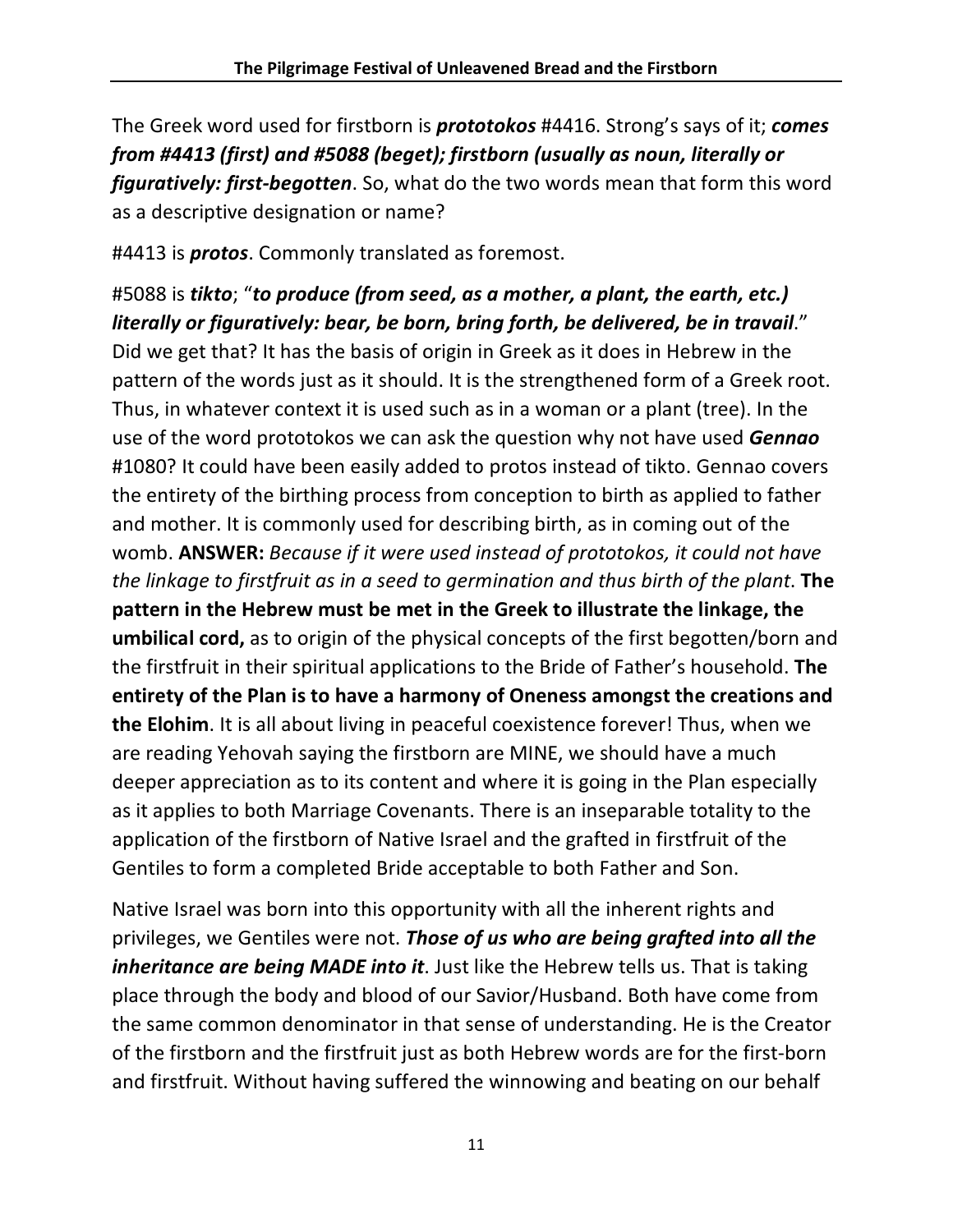that would never have been able to happen. **He is our Wavesheaf Offering which takes place during the days of UB not outside of them. Thus, we originate in the 7-days of UB, we will be grafted into that stock of the first-born, first-begotten**. As many of you know the completion of that union will take place on Pentecost at the Brides 50<sup>th</sup> Jubilee. The rest of Israel will be receiving the blessings and inheritance promises associated with a Jubilee during the timeline of the Feast of Atonement which we will discuss when we get to that segment of the Plan as well. Watch as we look quickly at an example of **the firstborn of the womb** belonging to Yehovah compared **to those made into the firstborn** of Yehovah. It all starts in Exodus 32:25-27 and an important development associated with the golden calf incident which by the way, Aaron tried to tell Moses all he did was throw the gold into the fire and low and behold a golden calf came out.

*Exodus 32:25-27 And Moses saw the people, that it was unloosed*  (what was unloosed? Their desire to turn from the Elohim and back to Egyptian filth)*, for Aaron had let it loose for a scornful shame among their enemies. And Moses stood in the gate of the camp and said, who is for Yehovah? Come to me! And all the sons of Levi assembled to him.*

No one else did! Just think, all the firstborn who had been spared death on the Passover deserted him, and obviously Yehovah at Mount Sinai shortly after they had committed to the Marriage Covenant vows. We will be covering all of the circumstances around that time frame, but it is important to mention it at this point to illustrate that **actions have consequences** of great importance. Some of the sons of Levi were obviously firstborn and distinguished and qualified as such by the commands centered around Passover, but the majority were not. We are about to see the firstborn status given to **all** of Levi. Yehovah **makes them all** His firstborn. Numbers 3:11-12

*Numbers 3:11-12 And Yehovah spoke to Moses, saying; and I, behold, I, have taken the Levites from the midst of the sons of Israel in place of every firstborn opening the womb among the sons of Israel; and the Levites have become MINE."*

*Numbers 3:44-45 And Yehovah spoke to Moses, saying, take the Levites instead of all the firstborn among the sons of Israel and the*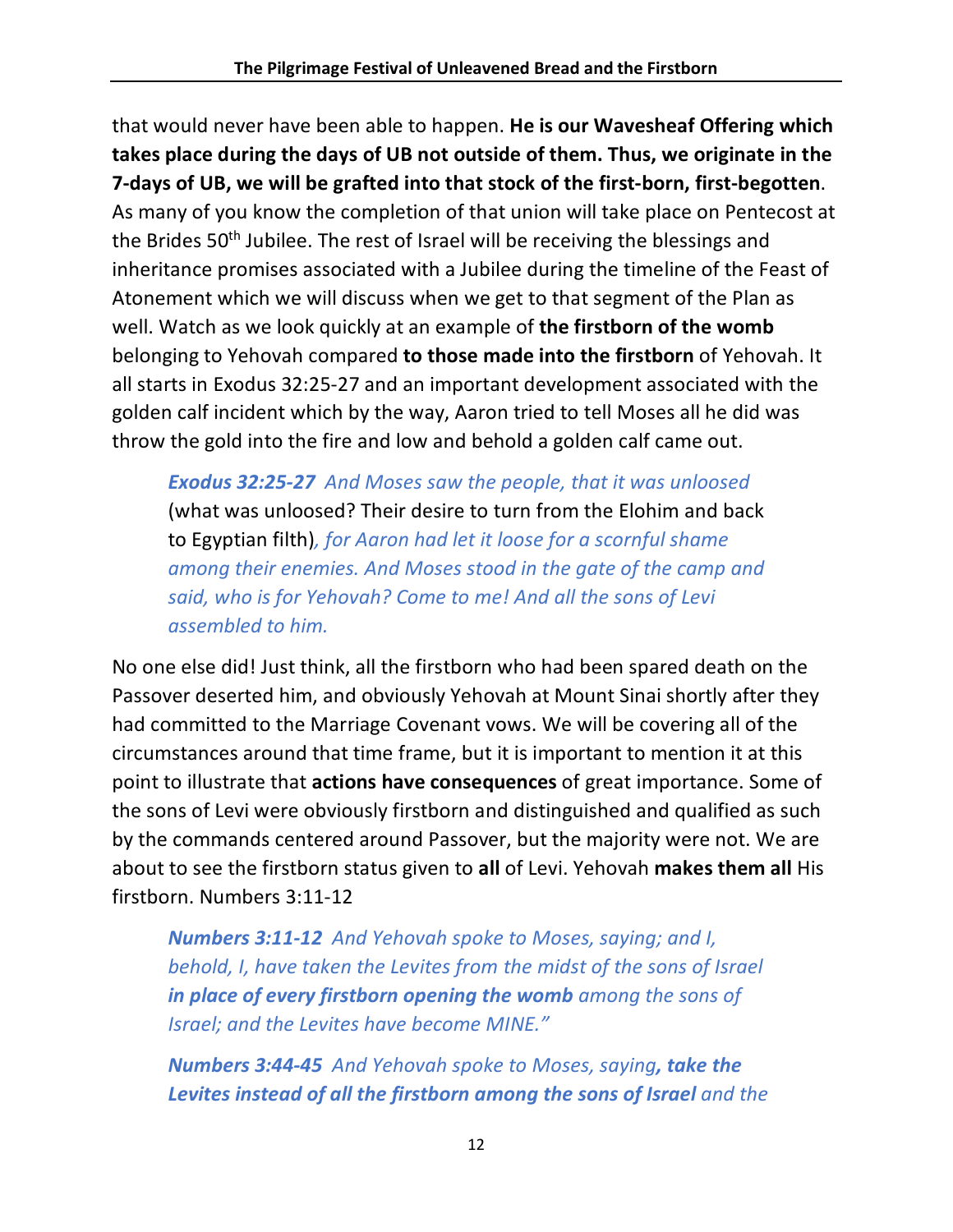# *cattle of the Levites instead of their cattle. And the Levites shall be MINE; I am Yehovah.*

This is a very clear example of firstborn of the womb and firstborn being made as such, not having been firstborn from the womb just as the Hebrew instructed us earlier. **This is an incredible pattern which we will see opens the door for others to be made firstborn who are not such from the womb and, in fact, not such from Native Israel**. This is important to understand for many reasons with one being the Levitical Priesthood and the Melchizedekian Priesthood. *Both will have been made firstborn who serve in them.* Here in the First Marriage Covenant terms and conditions it was only the Levites who were going to serve at the Tabernacle/Temple. The spiritual equivalent of this is directed to those of us who will experience the very same thing. Yes, it is a shadow of what was to come. Every qualifying individual of each Covenant will be so designated. No longer will it be dependent on lineage firstborn from the womb of woman, **but those made to be firstborn by Yehovah.**

With this all-in hand let's return to Exodus 13:7-10

*Exodus 13:7-10 Unleavened bread shall be eaten 7-days; and leavened bread shall not be seen for you, and leaven shall not be seen for you in all your boundaries. And you shall tell your son that day, saying, it is because of what Yehovah did for me,* (they certainly did not do it themselves) *in my going out of Egypt. And it shall be a sign to you on your hand and for a memorial between your eyes, so that the law of Yehovah may be in your mouth, for with a strong hand Yehovah brought you out from Egypt* (on this night)*. And you shall keep this ordinance, at its appointed time* (of the year)*, from days to days* (all seven of them)*.*

It is imperative that it is kept in the right month on the right days as determined by the earliest maturing barley grain to qualify for a wavesheaf offering to be conducted during these 7-days of Unleavened Bread, the  $15<sup>th</sup>$  through the  $21<sup>st</sup>$  as discussed earlier in the study. The "passover of the Jews" of Judaism completely trashes the separation of the **lessons to be learned between the blood of the Lamb on the 14th Passover of Yehovah, and the internalizing of unleavened**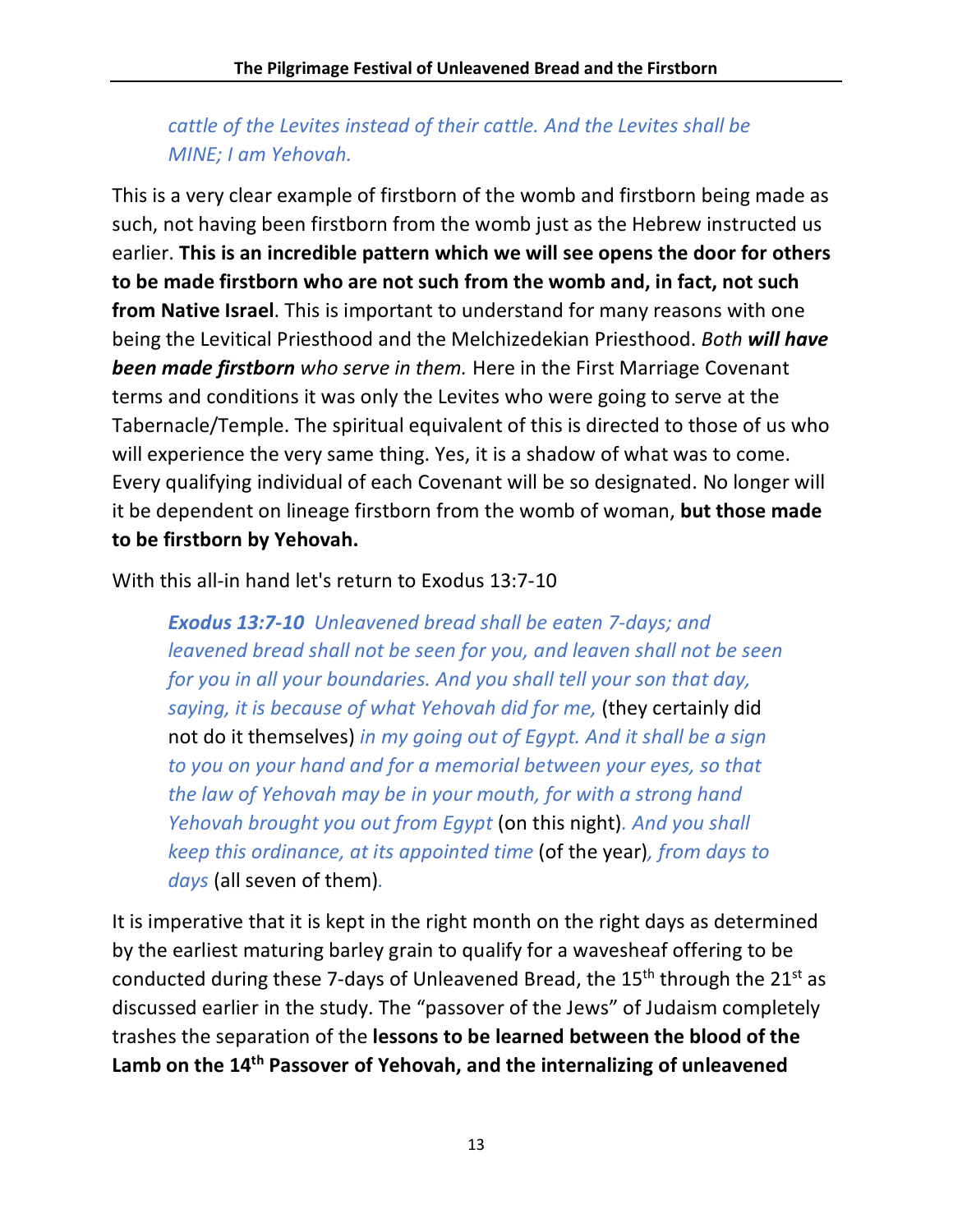**bread on the 15<sup>th</sup>** due to the fact they have mixed the functions and day into one. Now, on to an important fact overlooked by most.

*Exodus 13:11-12 And it shall be, when Yehovah brings you into the land of the Canaanite as He swore to you and to your fathers, and gives it to you, you shall set apart to Yehovah every one opening the womb, and every firstborn young of the animals which are yours; the males are to Yehovah.*

We now have the two important lessons taught to be rehearsed on the first day of Unleavened Bread. **No leaven in anything, anywhere, for us and the firstborn principle**. We are not to teach the lesson of the Passover blood of the Lamb on this day for that is the lesson of the 14th. It's all written out for us; **2 different sets of lessons, on two different days to instruct our sons about.**

*Exodus 12:21-27 And Moses called to the elders of Israel and said to them. Go out and take of the flock for you and your families. And kill the passover. And take a bunch of hyssop and dip it in the blood which is in the basin. And apply some of the blood in the basin to the upper doorpost* (Christ) *and the two side doorposts* (representing the blood placed on those of both Marriage Covenants who will become pillars in the Temple of Father Rev 3:12, they will be one with Him in this sacrifice)*. And you shall not go out, anyone from the door of his house until morning. And Yehovah will pass through and smite Egypt. And He will see the blood on the upper doorpost and on the two side doorposts, and Yehovah* (doing the inspecting Himself) *will pass over the door. And He will not allow the destroyer to come into your house to strike you. And you shall observe this word for an ordinance for you, and for your sons forever. And it shall be, when you come into the land which Yehovah shall give to you, as He has spoken, you shall observe this service. And it shall be, when your sons say to you, what is this service to you? Then you shall say, a sacrifice of a passover of Yehovah, who passed over the houses of the sons of Israel in Egypt* (not out yet) *when He struck Egypt. And He delivered our houses. And the people bowed and worshipped.*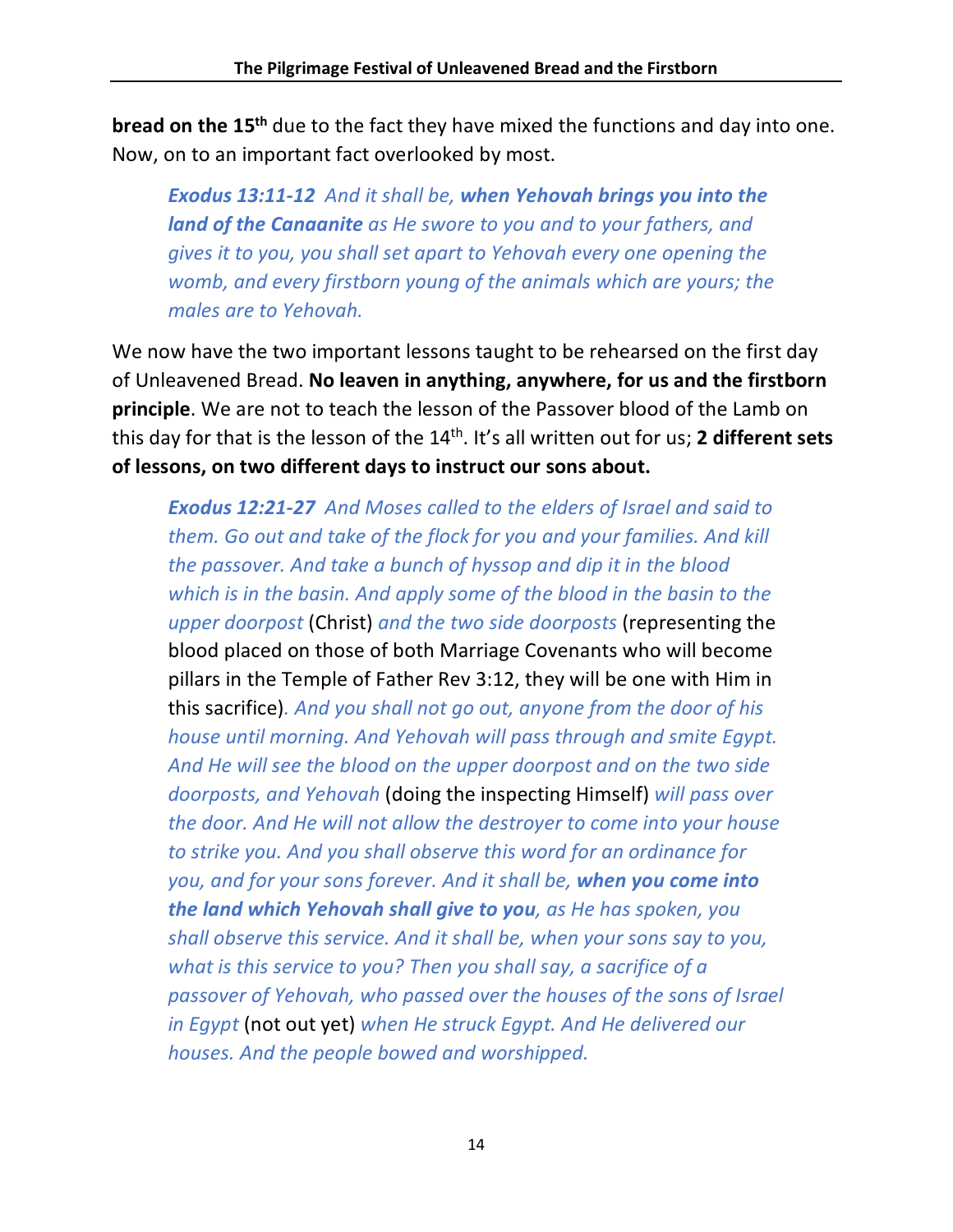It is just amazing how so many can justify the mixing of these two separate days the 14<sup>th</sup> and 15<sup>th</sup> of Abib with their own separate lessons and laws into one day. Satan has dumbed down the Jews of Judaism to do so as a rejection of the true Passover Lamb of Father's household and the magnificent truths which accompany it. Yes, treacherous Judah as our Savior/Husband calls her.

So, during these 7-days of UB we have seen the lessons taught about why we are to ingest unleavened bread for the full 7-days, and the lessons of the firstborn. Does anything else need to happen physically to Native Israel during these first 7 days of the Pilgrimage Feast of Unleavened Bread? Oh yes, do not lose sight of **water baptism**. **It is of tremendous importance to the entire Plan**. Every annual appointed time is assigned a specific date in a specific month except Pentecost/Feast of Weeks. It will always be in the 3<sup>rd</sup> month and on the first day of a creation week (Sunday), but no specific date is given for the day in the month. That is unlike all the rest for a very important reason. Let's address the importance of the Abib Calendar a little further here prior to moving on to the remaining 6 days in the Feast of Unleavened Bread.

**One of the two watershed doctrines here at the end of the age is the Abib Calendar. The other is the love of the Elohim with the subtitle of "they will know you by the love you have for one another."** The Abib Calendar takes away any and all excuses to getting the annual appointed times of rehearsal correct and explaining any winds of doctrine about the actual timing of Christ's death and resurrection. It enhances our ability to get things straight without any speculation. It can be used to tie together patterns from one Marriage Covenant to the other with perfection. That is obviously important to the Elohim for They are the ones who have made this happen as part of our calling. **The 50-day count from Wavesheaf Day occurring during the 7-days of UB and continuing for 49 days unto the 50th day, the Jubilee of the Bride of Christ, is nothing short of amazing for what it contains**. We are going to take some time here to cover the actual calendar time of it. We will be using the 3-month period of the month of Abib, the second month, and the 3<sup>rd</sup> month to illustrate lots of physical to spiritual occurrence's between Covenants on exactly the same days of the week and same calendar days of the months as well. Then, we will come back and pick up Native Israel's journeys and the activities carried out on each of the remaining 6-days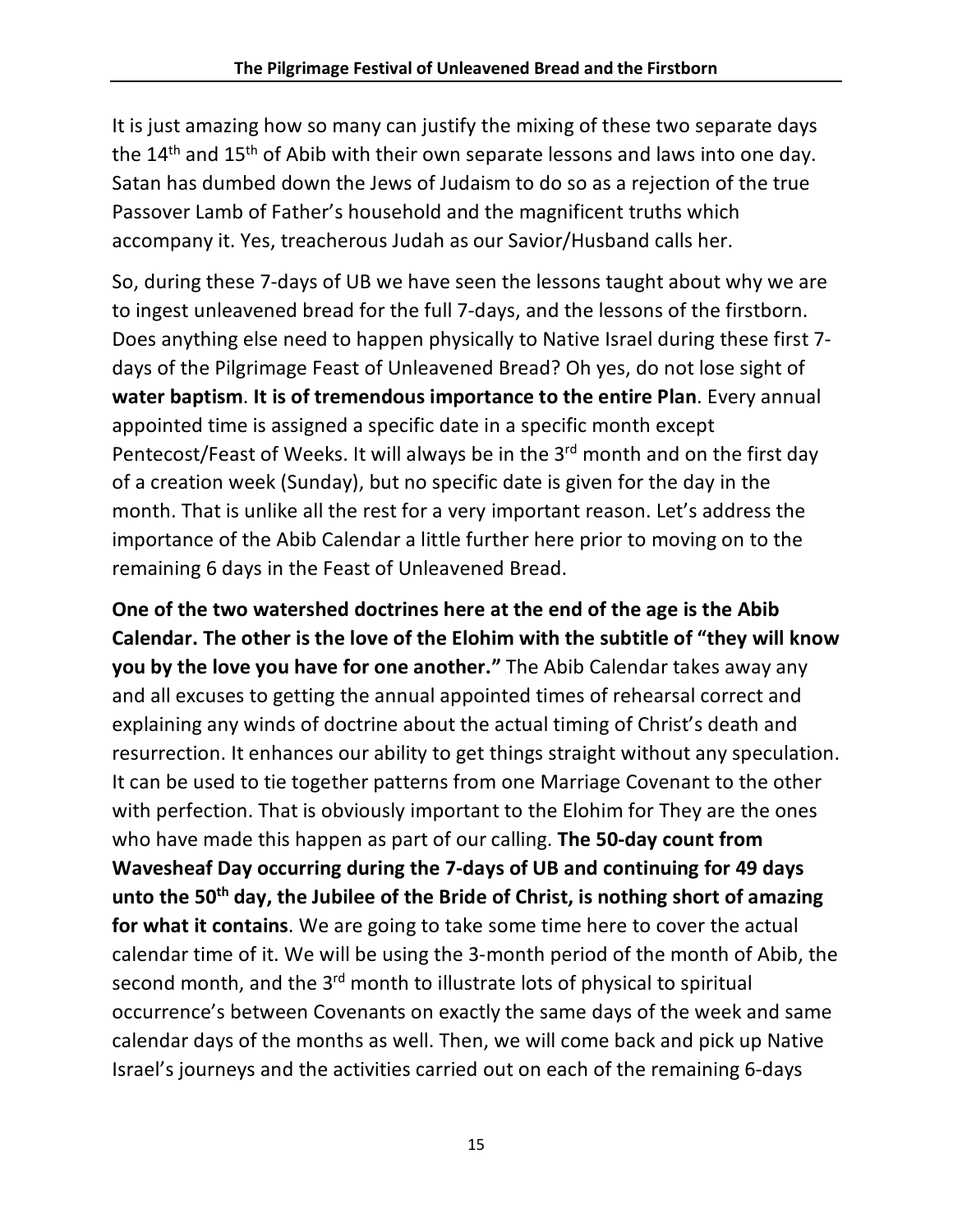during the original 7-days of UB. We will be referring back to the calendar chart on pages 20-22 throughout the remainder of the study of the Plan of Salvation.

*Hebrews 13:8 Jesus Christ is the same yesterday* (First Marriage Covenant)*, today* (Second Marriage Covenant)*, and forever* (The Kingdom)*.*

We will be seeing that Native Israel kept the 1st Passover of Yehovah on the 4<sup>th</sup> day of the week which we call Wednesday now. We are talking a creation week, the exact same one we read about in Genesis chapter one, which has a very clearly defined structure of 6 numbered days and then the 7th being called the Sabbath by Yehovah. Thus, Native Israel kept the 15<sup>th</sup> of Abib on the 5<sup>th</sup> day of the weekly cycle established at creation as the 1<sup>st</sup> day of UB and so on. This will put the 7 days of UB running from the 15<sup>th</sup> day (Thursday) until the 21<sup>st</sup> day (Wednesday) the following week. You may ask, why is this important? Because this is exactly the same sequence of days that took place in our Covenant times as to the death of our Savior/Husband the Lamb of Father's household and the fulfillment of the only sign He gave an evil and adulterous generation (actually generation is a poor translation in context, it should be nation as is a continuous genealogical line) of His Messiahship. Without the knowledge of the Abib Calendar, we would never be able to prove this. **It clearly confirms that He was in the grave for 3 nights and 3 days just like the prophecy tells us**, and much, much, more. The preset Rabbinical Calendar used by the Jews of Judaism is a fraud and its masters know that. Why? Because they do not use the key component to start each month ascribed in scripture; the new moon/first crescent. Their month of Abib/Nisan is set at 30 days, the second month, Iyar, is set at 29 days and the  $3^{rd}$ month Sivan, is set at 30 days, etc. Often these days actually start the day before or the day after those of the rabbinical Calendar. Our focus will be on months 1 and 2 and the first part of 3 to roll out a mystery of hidden truth the Elohim have imbedded in scripture and in Their Abib Calendar. It is all centered around the 50 day count from Wavesheaf Day to Pentecost. This is as it should be for those are the direct events and time frame prophetically that the Bride of the Second Marriage Covenant has to qualify in, to be able to make the efforts which result in her being **made worthy** to be assigned that function in Father's Household so the Plan of Salvation for all mankind can move onto the next step. We will see it very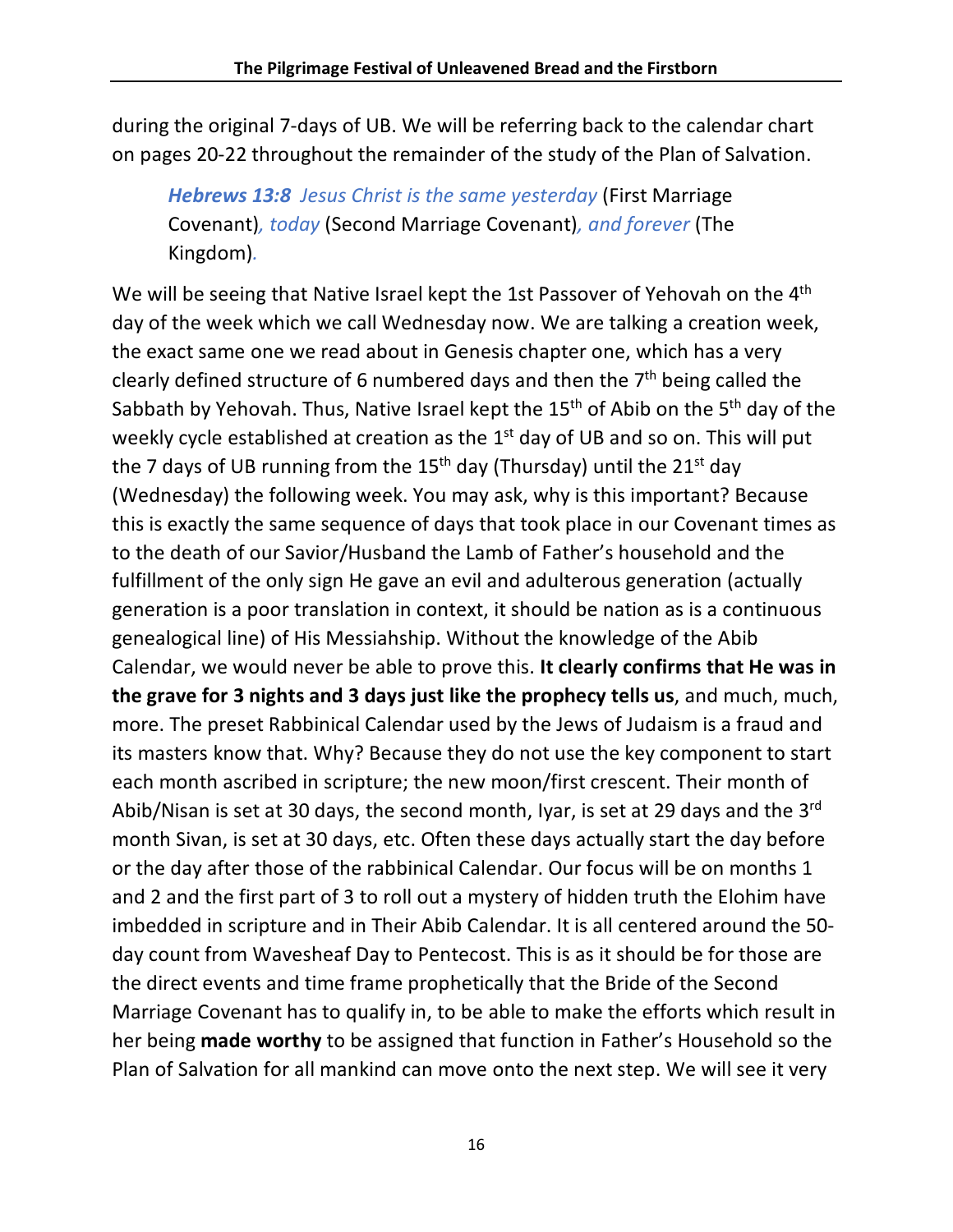easily chastises false winds of doctrine blowing about these days, thus the need for it in that respect. Let's start in Exodus 19:1-2.

*Exodus 19:1-2 In the third month of the going out of the sons of Israel from the land of Egypt* (the 15<sup>th</sup> day of the 1<sup>st</sup> month), *on that* day *they came to the wilderness of Sinai*. (A very specific statement made here. The day they left Egypt is the very same day they reached the foot of Mt. Sinai) *And they pulled up stakes from Rephidim and came to the wilderness of Sinai. And they camped in that wilderness*  (there are others as we will see on the journey)*. And Israel camped there before the mountain* (of Elohim)*.*

Is "*on that day*" saying it was the 15th day of the 3rd month? No, it is not for that would put the count way over 50 no matter how one tried to get it to fit. That day is the  $5<sup>th</sup>$  day of the week, Thursday to us in this age, but keep in mind Yehovah only named one day of the creation week and called all the others by numbers. Here in verse 1, "*that day*" is "**zeh yom**." Strong's says zeh means; *this or that, selfsame, very*. That is why you will see many translations using *selfsame* or *very* inserted in their translations instead of "that" which all mean the very same thing in context. **The weekday they left is the weekday they arrived before Mount Sanai.** 

The Brown Driver Briggs in one of its several places addressing the usage of zeh says it is a demonstrative "*that*" to something preceding it. Demonstrative is simply a big word meaning; it points out the one referenced to distinguish it from others of its same classification. The **date** of the monthly day is not being distinguished here, rather the **actual weekday** itself. This is all pretty simple to the point; how do we establish it as a critical piece to a puzzle of proving the timeline of days are identical from the first Passover/UB/Count to Pentecost as those of the Second Marriage Covenant times. Once again, it is not difficult if we follow the clues using the spirit of Elohim in us. Let's read verses 3-9.

*Exodus 19:3-9 And Moses went up to Elohim. And Yehovah called to him on the mountain, saying, you shall say to the house of Jacob, and tell it to the sons of Israel.* (Notice the double emphasis here to both Jacob and Israel. He is making it very clear who is to get the message, it is not for the innumerable multitude with them.) *You have seen*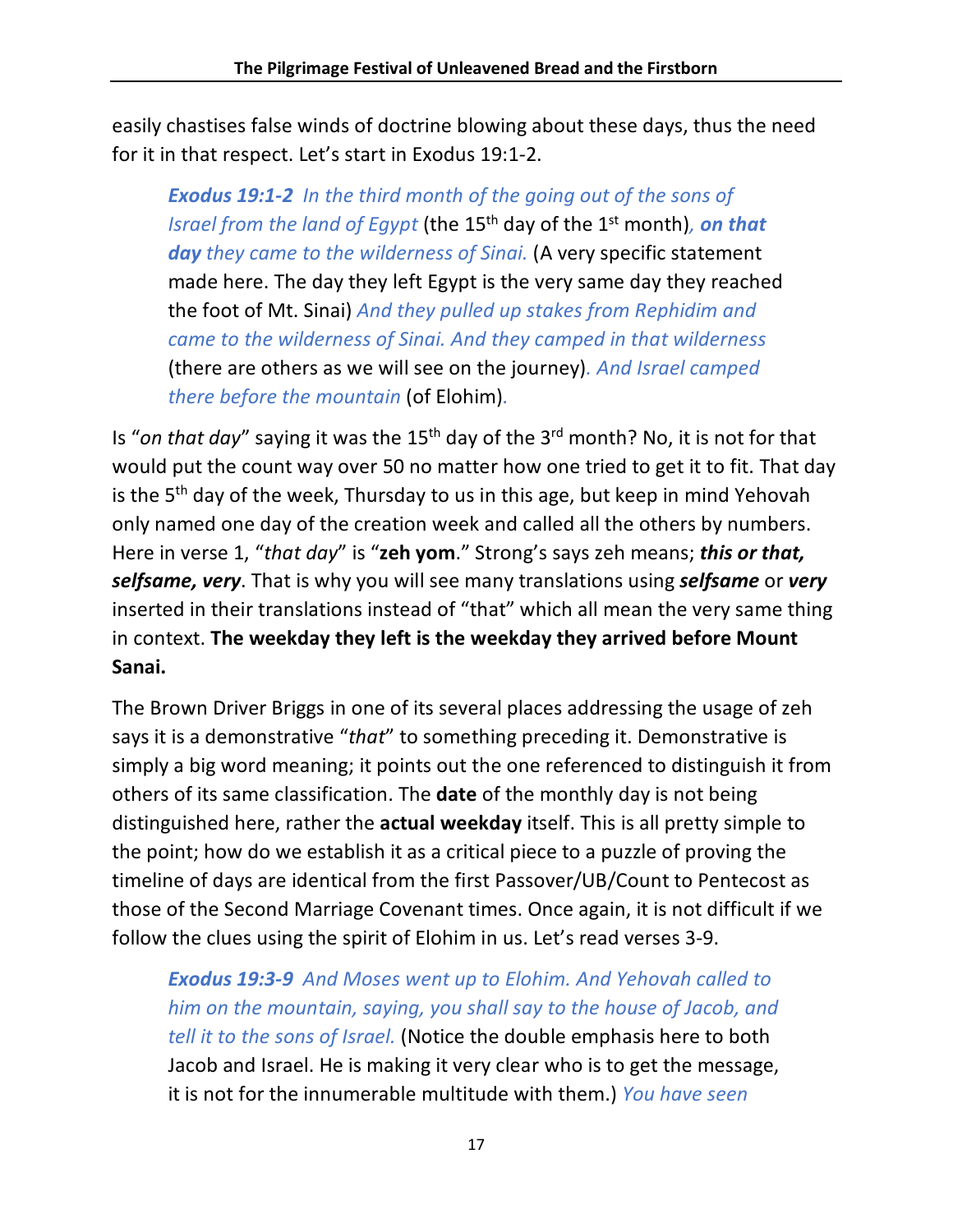*what I did to Egypt; and I bore you on wings of eagles* (notice the pattern similarity to spiritual Israel in Rev 12:14) *and brought you to Me. And now if you will surely listen to MY voice and keep MY Covenant, you shall become* (notice the caveat) *a special treasure to Me above all the nations, for all the earth is MINE. And you shall become a kingdom of priests to Me, a holy nation* (two things we will discuss later in the timeline)*. These are the words which you shall speak to the sons of Israel. And Moses came* (down the mountain to the camp) *and called the elders* (Exodus 18:14-27 They had been organized into sections and groupings) *of the people.* (Not all the people, just the elders.) *And he put all these words before them which Yehovah commanded him. And all the people* (after the elders went and talked to them in their respective groupings) *answered unitedly and said, all which Yehovah has spoken we will do. And Moses brought back the words of the people to Yehovah. And Yehovah said to Moses, behold, I come to you in a darkness of clouds, so the people may hear My speaking with you, and in you they may believe forever. And Moses told the words of the people to Yehovah.*

Let's do a short recap of events here. Israel arrived before Mt. Sinai sometime during the daylight hours on the 5<sup>th</sup> day of the weekly cycle (Thursday). They were then involved in setting up the camp which they would do prior to sunset which would be normal so they can get about the evening meal, etc. Moses went up the mountain to meet with Yehovah. He was familiar with it as most should understand from his first encounter with Yehovah at the burning bush when he was in exile there from Egypt. It took him time to leave the camp and climb up to the location of holy ground established in that first meeting. Yehovah then instructed him in things he had to deliver to the Native Israelites on the valley floor below. Some of which were His vows to them. He, in turn, was looking for an "*I do*" or better stated a "*we do"* from them. Once they were finished Moses went back down the mountain to the camp and called all the elders together. With a camp of millions of people, it took some time for the elders to gather to Moses, most likely near the Tabernacle of Meeting. It appeared that they dispersed and talked to their designated sections throughout the camp and brought back the response of all the sons of Israel/Jacob that they indeed would agree to the terms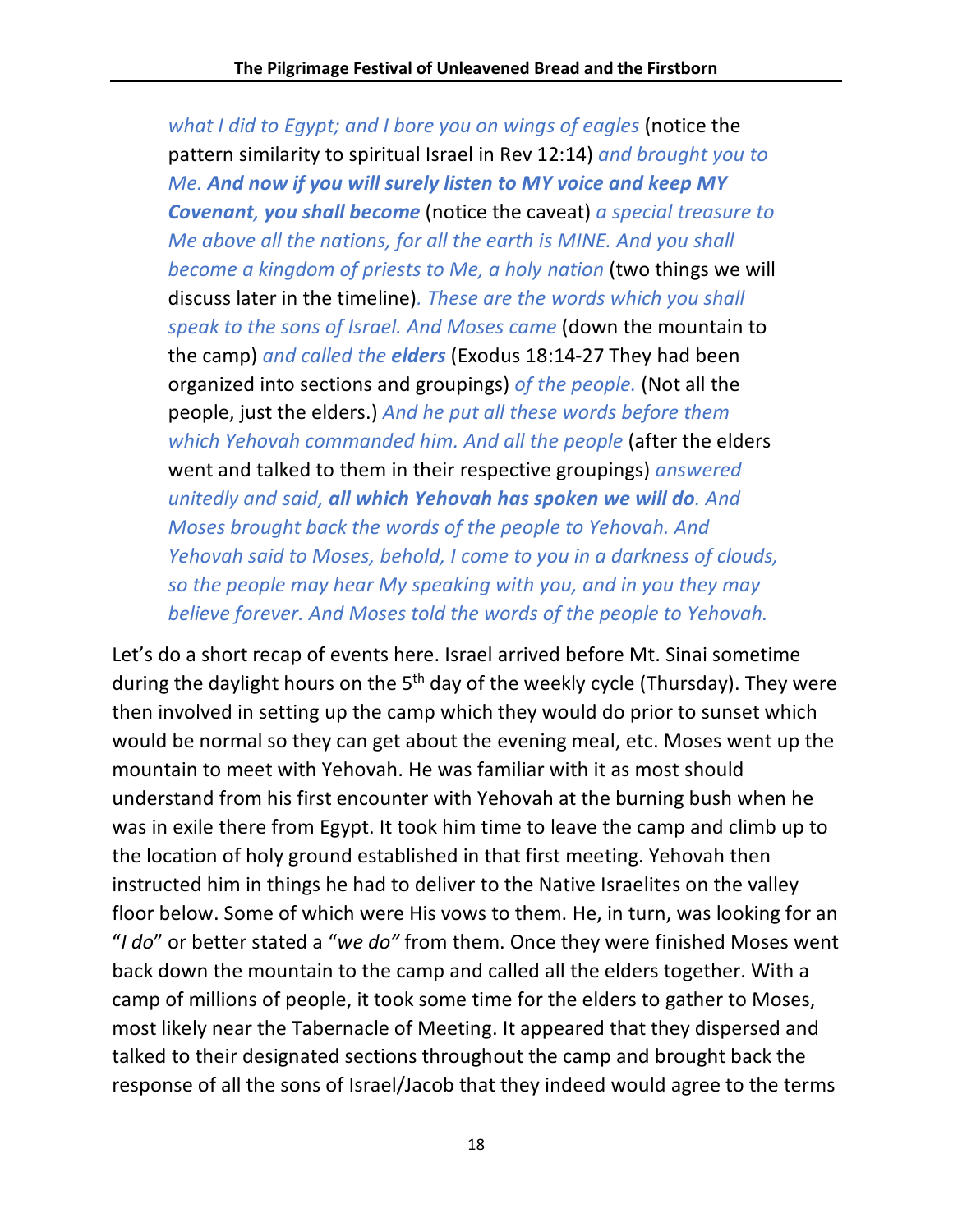and conditions of Yehovah's Covenant. Then Moses climbs back up the mountain to Yehovah and delivers the answer to Him. There is no doubt in our minds that this took up a lot of the time left on their arrival day and had now entered into another day, day 6 of the weekly cycle, or what we refer to as Friday. Now let's continue with verses 10-11.

*Exodus 19:10-11 And Yehovah said to Moses. Go to the people and sanctify them today* (1) *and tomorrow* (2)*. And let them wash their clothes. And be ready for the 3rd day. For on the third day Yehovah will go down before the eyes of all the people on the mountain of Sinai.*

Also verse 14-15 for clarification of emphasis.

*Exodus 19:14-15 And Moses went from the mountain to the people. And he sanctified the people*, (how do you do that? With blood) *and they washed their clothes. And he said to the people, be ready for the 3rd-day. Do not lie with a woman!*

We will discuss the ramifications and the intensions of Yehovah here at a later date. Let us just state clearly that He had just exchanged Marriage Covenant vows with Native Israel. What we are focusing on at this time in the study is simply the timing of all this. **"***Today***" stated above is a Friday**, the day of preparation, the 6th day of the weekly cycle ordained by Yehovah. Not only did they need to prepare for the normal Sabbath food requirements, etc., they now had to specifically sanctify themselves, and wash their clothing, and, oh yes, not lie with their wives sexually. Very appropriate timing it all **starting on the day of preparation** given to them earlier on their journey to Mount Sinai which we will be covering in detail later. Then they had to remain sanctified and clean **the following day as well**, which would have been day 7 or the weekly Sabbath (#7676). **Then they still had to be in that state for the third day to meet Yehovah.** They were about to consummate the marriage vows with Him on that day which they had agreed to on Friday. He said He would be coming down the mountain to meet them so they could **see** Him themselves. That's a really big deal which we will cover later in the study. The third day would have been the  $1<sup>st</sup>$  day of the week or Sunday, as we know it, the day after the weekly Sabbath. We will see shortly that this is the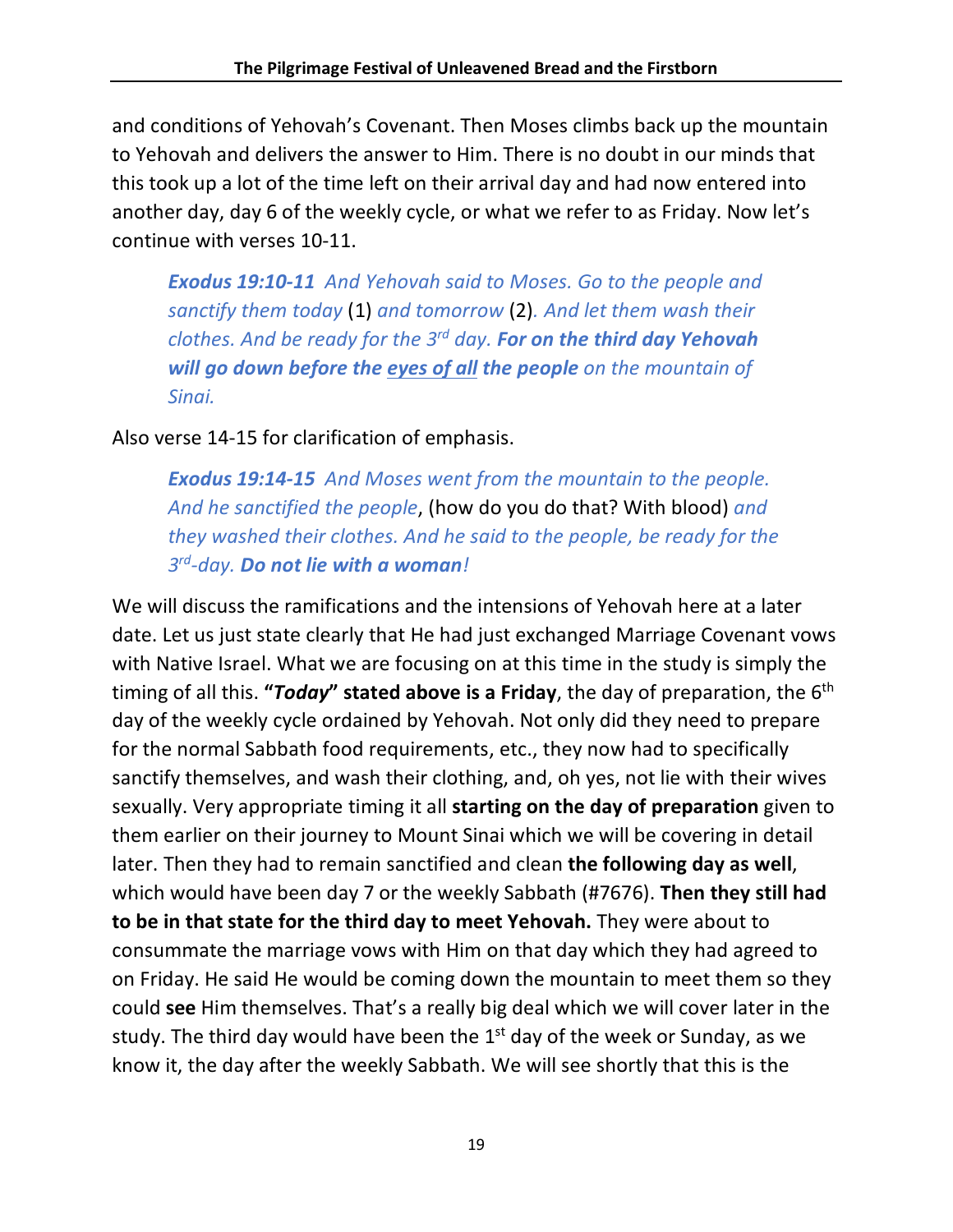exact timing given in Leviticus 23 for keeping the Wavesheaf offering and the 50 day count of days to Pentecost/Feast of Weeks.

So, let's do a little simple arithmetic here. The  $50<sup>th</sup>$  day is a Sunday, the first day of a creation count week, a perfect Sabbath ending weekly cycle. If we count back 3 days, we have Sunday, Sabbath, and Friday. Thus, it brings us to Thursday as the day Native Israel arrived at the valley floor below Mt. Sinai. **We are instructed that this day is the selfsame day they left Egypt in the first month of Abib** which we have clearly shown in scripture is the 15<sup>th</sup> of that month. Thus, the 15<sup>th</sup> would have had to be on a Thursday or the 5<sup>th</sup> day of the weekly cycle. Now, we are ready to look at the 3-month Abib Calendar record of this to see if it matches up to the scriptures.

| <b>Abib: The Head of all the Months</b>                                                                                                                     |                                                         |                                   |                                                                               |                                                                                                          |                                                                             |                                                                            |
|-------------------------------------------------------------------------------------------------------------------------------------------------------------|---------------------------------------------------------|-----------------------------------|-------------------------------------------------------------------------------|----------------------------------------------------------------------------------------------------------|-----------------------------------------------------------------------------|----------------------------------------------------------------------------|
| <b>Sunday</b>                                                                                                                                               | <b>Monday</b>                                           | <b>Tuesday</b>                    | Wednesday                                                                     | Thursday                                                                                                 | Friday                                                                      | Sabbath                                                                    |
|                                                                                                                                                             |                                                         |                                   | New Moon at<br>Sunset                                                         | $\mathbf{1}$<br>First month barley<br>heads will be<br>mature for<br>Wavesheaf Omer<br>Offering          | $\overline{2}$                                                              | 3<br>Not being<br>observed by<br>apostate Native<br>Israel yet             |
| 4                                                                                                                                                           | 5                                                       | 6                                 | $\overline{7}$                                                                | 8                                                                                                        | 9                                                                           | 10<br>Lamb separated<br>at start of<br>Sabbath                             |
| 11                                                                                                                                                          | 12                                                      | 13                                | 14<br>Passover of<br>Yehovah.<br>Christ put in<br>grave at sunset.            | 15<br>$1st$ day UB<br>Passover of the<br>Jews<br>$1st$ night and day in<br>grave<br>(Rameses to Succoth) | 16<br>$2nd$ day UB<br>$2nd$ night and<br>day in grave<br>(Succoth to Etham) | 17<br>3rd day UB<br>3rd night and day<br>in grave<br>(Etham to Pihahiroth) |
| 18<br>4 <sup>th</sup> day UB<br>Wavesheaf Day<br>and start of count<br>to Pentecost (CTP)<br>(crossed Red Sea &<br>traveled in wilderness<br>of Etham/Shur) | 19<br>5 <sup>th</sup> Day UB<br>2 <sup>nd</sup> day CTP | 20<br>$6th$ day UB<br>3rd day CTP | 21<br>7 <sup>th</sup> Day UB<br>4 <sup>th</sup> day CTP<br>(arrived at Marah) | 22<br>5 <sup>th</sup> day CTP                                                                            | 23<br>6 <sup>th</sup> day CTP                                               | 24<br>7 <sup>th</sup> day CTP                                              |
| 25<br>8 <sup>th</sup> day CTP                                                                                                                               | 26<br>9 <sup>th</sup> day CTP                           | 27<br>10 <sup>th</sup> day CTP    | 28<br>11 <sup>th</sup> day CTP                                                | 29<br>12 <sup>th</sup> day CTP                                                                           | 30<br>13 <sup>th</sup> day CTP<br>New Moon at<br>Sunset                     |                                                                            |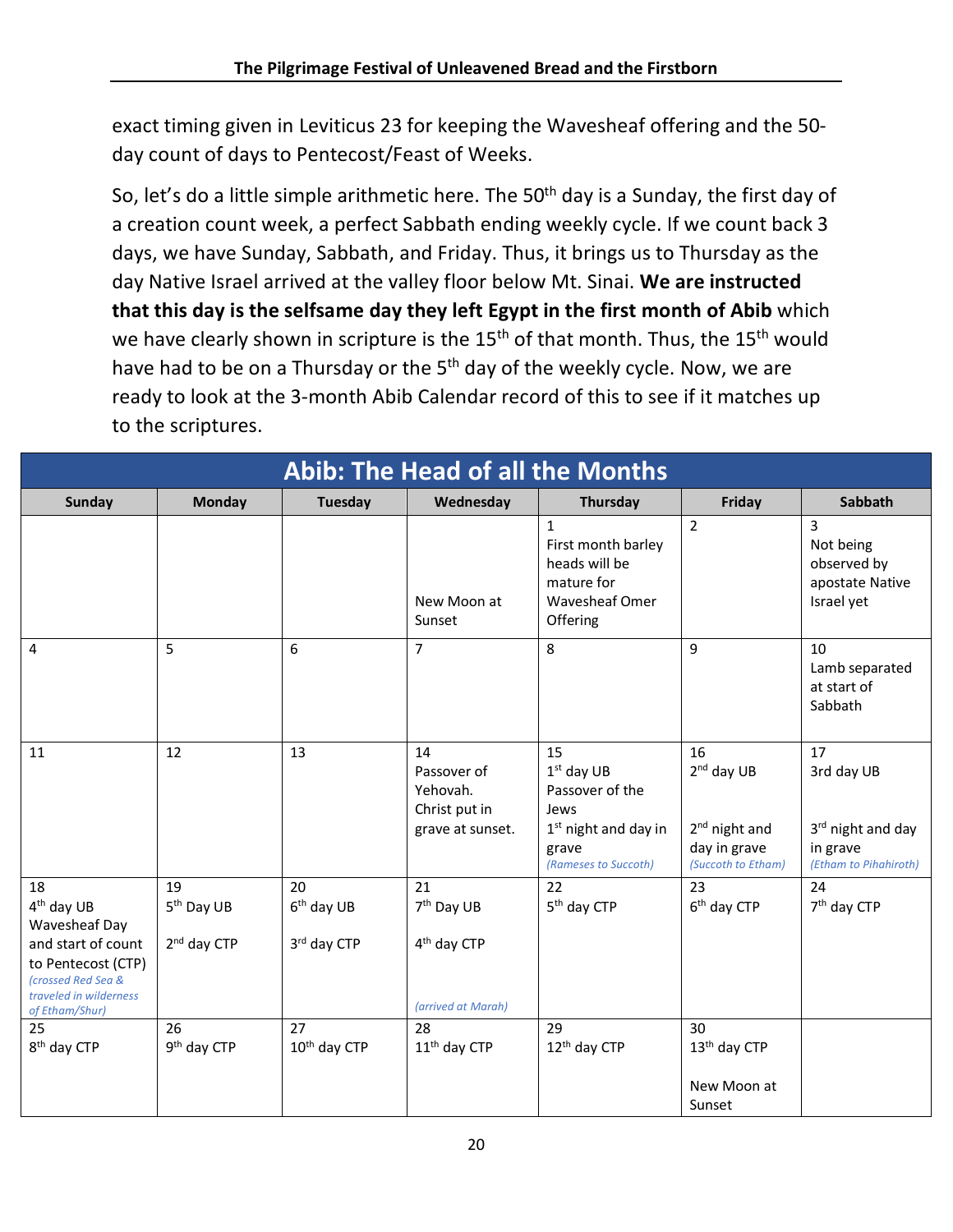| <b>Second Month</b>                                    |                                               |                                   |                                               |                                               |                                                                                              |                                                                          |  |
|--------------------------------------------------------|-----------------------------------------------|-----------------------------------|-----------------------------------------------|-----------------------------------------------|----------------------------------------------------------------------------------------------|--------------------------------------------------------------------------|--|
| <b>Sunday</b>                                          | <b>Monday</b>                                 | <b>Tuesday</b>                    | Wednesday                                     | Thursday                                      | Friday                                                                                       | Sabbath                                                                  |  |
|                                                        |                                               |                                   |                                               |                                               |                                                                                              | $\mathbf{1}$<br>14th day CTP                                             |  |
| 2<br>15th day CTP                                      | 3<br>16th day CTP                             | 4<br>17th day CTP                 | 5<br>18th day CTP                             | 6<br>19th day CTP                             | 7<br>20th day CTP                                                                            | 8<br>21st day CTP                                                        |  |
| 9<br>22nd day CTP                                      | 10<br>23rd day CTP                            | 11<br>24th day CTP                | 12<br>25 <sup>th</sup> day CTP                | 13<br>26th day CTP                            | 14<br>27th day CTP                                                                           | 15<br>28th day CTP<br>Exodus 16:1-5 at<br>sunset                         |  |
| 16<br>29th day CTP<br>1st day of Quail<br>and Mana Q/M | 17<br>30th day CTP<br>2 <sup>nd</sup> day Q/M | 18<br>31st day CTP<br>3rd day Q/M | 19<br>32nd day CTP<br>4 <sup>th</sup> day Q/M | 20<br>33rd day CTP<br>5 <sup>th</sup> day Q/M | 21<br>34th day CTP<br>6 <sup>th</sup> day Q/M<br>Collected double. 1st<br>day of Preparation | 22<br>35th day CTP<br>First Sabbath kept!<br>Knowledge of it<br>restored |  |
| 23<br>36th day CTP                                     | 24<br>37th day CTP                            | 25<br>38th day CTP                | 26<br>39th day CTP                            | 27<br>40 <sup>th</sup> day CTP                | 28<br>41 <sup>st</sup> day CTP                                                               | 29<br>42nd day CTP                                                       |  |
| 30<br>43rd day CTP<br>New moon at<br>sunset            |                                               |                                   |                                               |                                               |                                                                                              |                                                                          |  |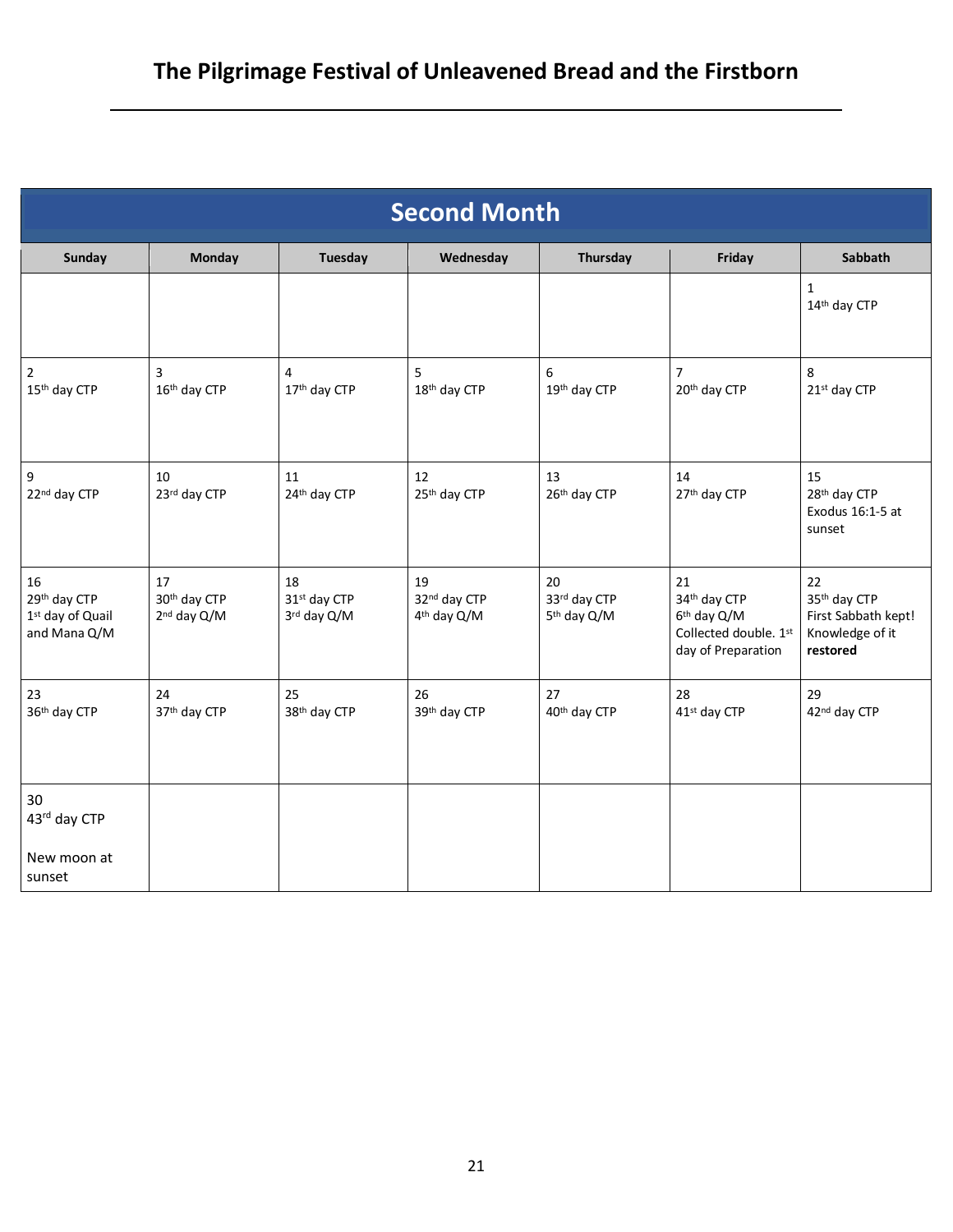| <b>Third Month</b>                                                                                |                                                                      |                                            |                               |                                                         |                               |                                                                     |
|---------------------------------------------------------------------------------------------------|----------------------------------------------------------------------|--------------------------------------------|-------------------------------|---------------------------------------------------------|-------------------------------|---------------------------------------------------------------------|
| Sunday                                                                                            | Monday                                                               | <b>Tuesday</b>                             | Wednesday                     | Thursday                                                | Friday                        | Sabbath                                                             |
|                                                                                                   | 1<br>44 <sup>th</sup> day CTP                                        | $\overline{2}$<br>45 <sup>th</sup> day CTP | 3<br>46 <sup>th</sup> day CTP | 4<br>47 <sup>th</sup> day CTP<br>Arrive at Mt.<br>Sinai | 5<br>48 <sup>th</sup> day CTP | 6<br>49 <sup>th</sup> day CTP<br>7 complete<br>Sabbaths of<br>weeks |
| $\overline{7}$<br>50 <sup>th</sup> day<br>Pentecost<br>Feast of Weeks<br>Jubilee of the<br>Bride! | 8                                                                    | 9                                          | 10                            | 11                                                      | 12                            | 13                                                                  |
| 14                                                                                                | 15                                                                   | 16                                         | 17                            | 18                                                      | 19                            | 20                                                                  |
| 21                                                                                                | 22                                                                   | 23                                         | 24                            | 25                                                      | 26                            | 27                                                                  |
| 28                                                                                                | 29<br>New Moon at<br>sunset this day<br>or the next day at<br>sunset | 30                                         |                               |                                                         |                               |                                                                     |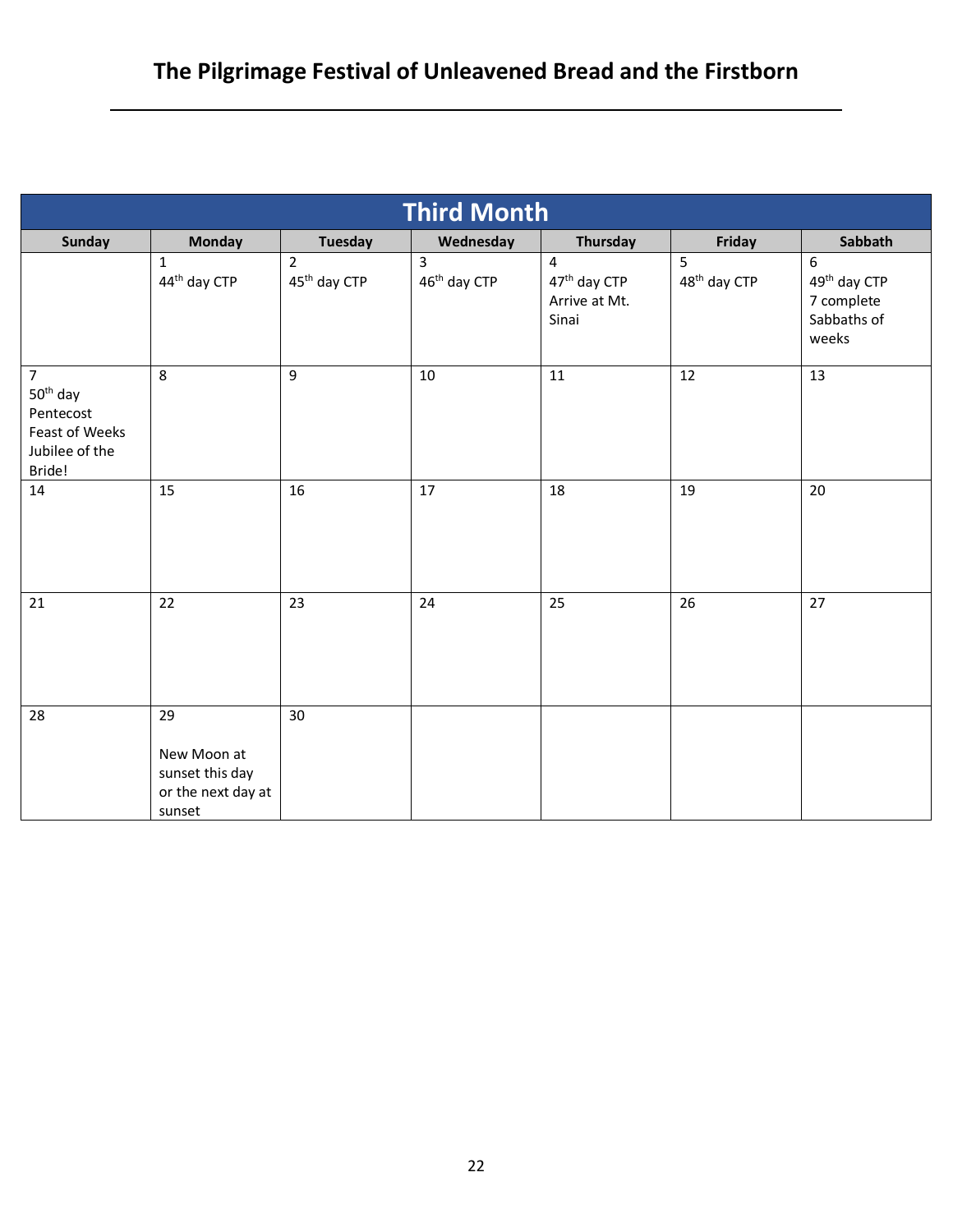Please review the monthly calendars above. You will see that both the first month and the second month have 30 days in them. You cannot have that with the **apostate calendar of Rabbinical Judaism in use today**. As mentioned earlier, the first month is set at 30 day but the second is set at 29 days. **Their erroneous rules for the calendar are completely dominated by their traditions**. If you wish to examine all of that we have many articles on the website: abibofgod.com which explain it all. Pentecost/Feast of Weeks will always occur on a Sunday or 1<sup>st</sup> day of a Biblical week. The count will always start on a Sunday as well, for Wavesheaf day cannot fall on any other day of the week as commanded in scripture. **Once again, the Jews of Judaism and others have changed that in their rules of setting their own annual appointed times just like they did with the Passover of Yehovah.** Let's just review the commands of Leviticus 23 pertaining to when this count is to start and when it is to finish so we are imbued with knowledge and understanding so we can't be easily deceived. To many of you this will all be familiar, however, it is important to continually review these instructions from the Elohim. They are a road map to us.

*Leviticus 23: 9-16 And Yehovah spoke to Moses, saying, speak to the sons of Israel, and you shall say to them, when you come into the land which I am giving to you, and reap of its harvest and have brought in the sheaf, consisting of the earliest most easily shaken heads of grain of your harvest to the priest, then he shall wave it before Yehovah for your acceptance: on the day after the Sabbath* (#7676 weekly cycle Sabbath not a #7677 Shabbaton; annual holy day) *the priest shall wave it. And you shall prepare a lamb in the day you wave the sheaf, a perfect one, a son of a year, for a burnt offering to Yehovah.* (The blood of the lamb will be applied to the Gentiles but only after Messiah has been accepted on our behalf through the winnowing/beatings He took as our Wavesheaf offering.) *And its grain offering shall be two tenths part of flour* (think about this, two tenths, not one not three not four, etc., why?) *mixed with oil, a fire offering to Yehovah, a sweet fragrance; and a drink offering, a fourth of a hin of wine. And you shall not consume bread and roasted grain and fresh ears until this self-same day, until you have*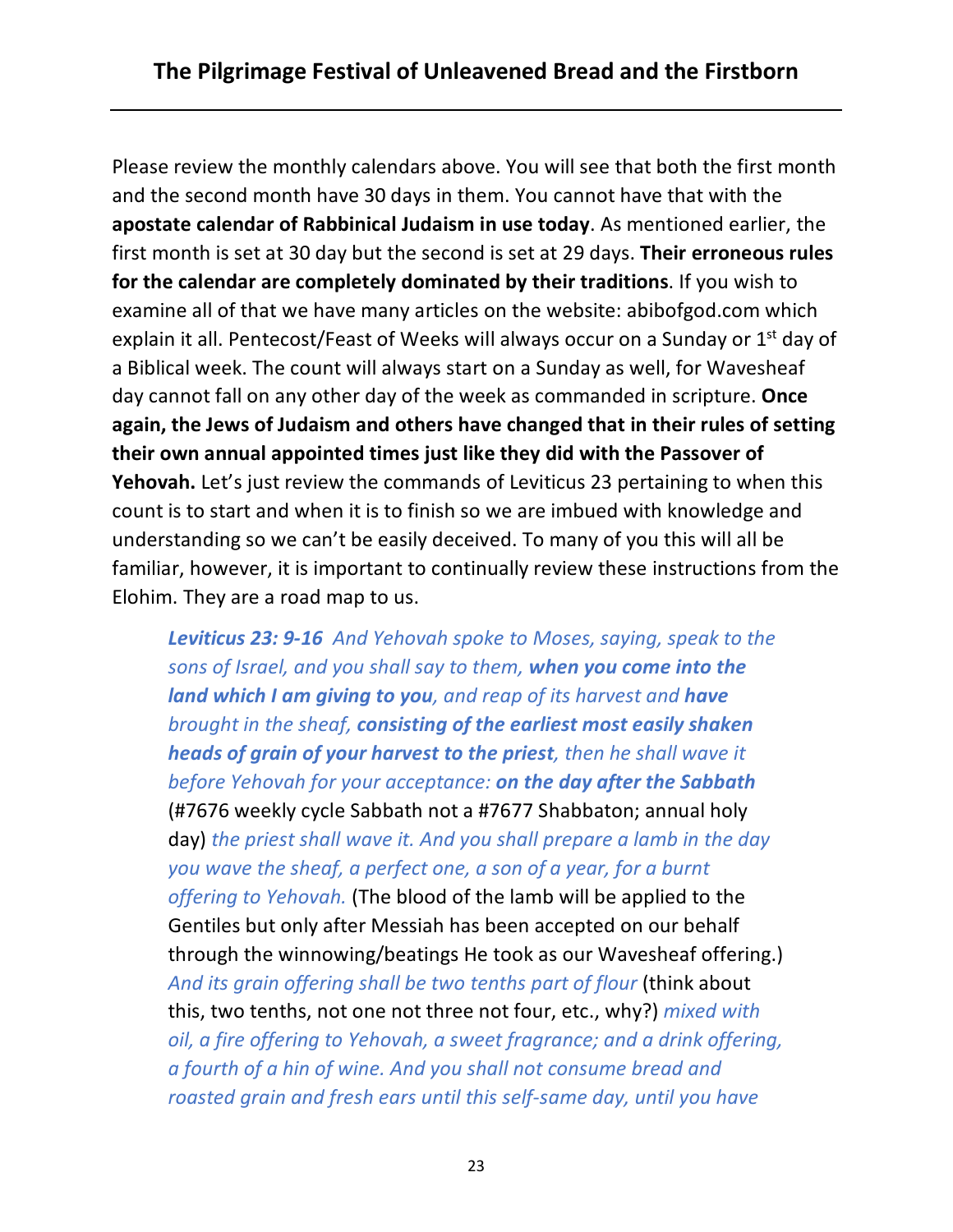*brought the offering of your Elohim:* (The sheaf starts the harvest and the count) *it is a never-ending statute throughout your generations in all your dwellings. And you shall number to you from the next day after the Sabbath* (#7676 weekly) *from the day you bring in the sheaf of the wave offering: they shall be seven perfect Sabbaths (#7676)*, *you shall number 50 days…*

This is really simple to follow if one believes the scriptures here and elsewhere for that matter. Native Israel is commanded to bring in the very first maturing heads of grain (Abib) for a Wavesheaf Offering for the priest to wave on the day after the weekly Sabbath. That day which we refer to as Sunday is the first day of the creation week cycle. It is waved and accepted on our behalf. That is, for those of us who did not qualify by birth as Native Israelites. This is the time prophesied for the fullness of the Gentiles to come into the qualifying process of the Bride. Starting that first day we are to count 7 perfect Sabbath weeks and then add a 50<sup>th</sup> day to come to the Feast of Pentecost/Feast of Weeks. This very simple formula makes the count very simple to understand. That is why it is anchored to the weekly Sabbath by definition so there can be no error. It is always started and finished on the first day of the week. It is that day which must occur within the 7 days of UB. Many have that all messed up in the keeping of their own annual appointed times of meeting and not Yehovah's. So, take this simplicity of arithmetic and count back on the monthly calendars above from the  $7<sup>th</sup>$  day of the 3<sup>rd</sup> month and you will see you will end up at the 18<sup>th</sup> day of the first month of Abib. Both are the first day of a creation week cycle. Please note it always starts during the  $1<sup>st</sup>$  day of the weekly cycle falling in the 7-day count of the Pilgrimage Feast of UB.

That is the exact Biblical example emphasized in Deuteronomy 16 which is talking about the Passover of Yehovah and UB with their ordinances in verses 1-8. In verse 9 we read the following for confirmation of the very explicit instructions we read earlier.

*Deuteronomy 16:9 You shall number for yourselves 7-weeks when the sickle begins to reap in the standing grain* (not any other time during the harvest)*, you shall begin to number 7-weeks.*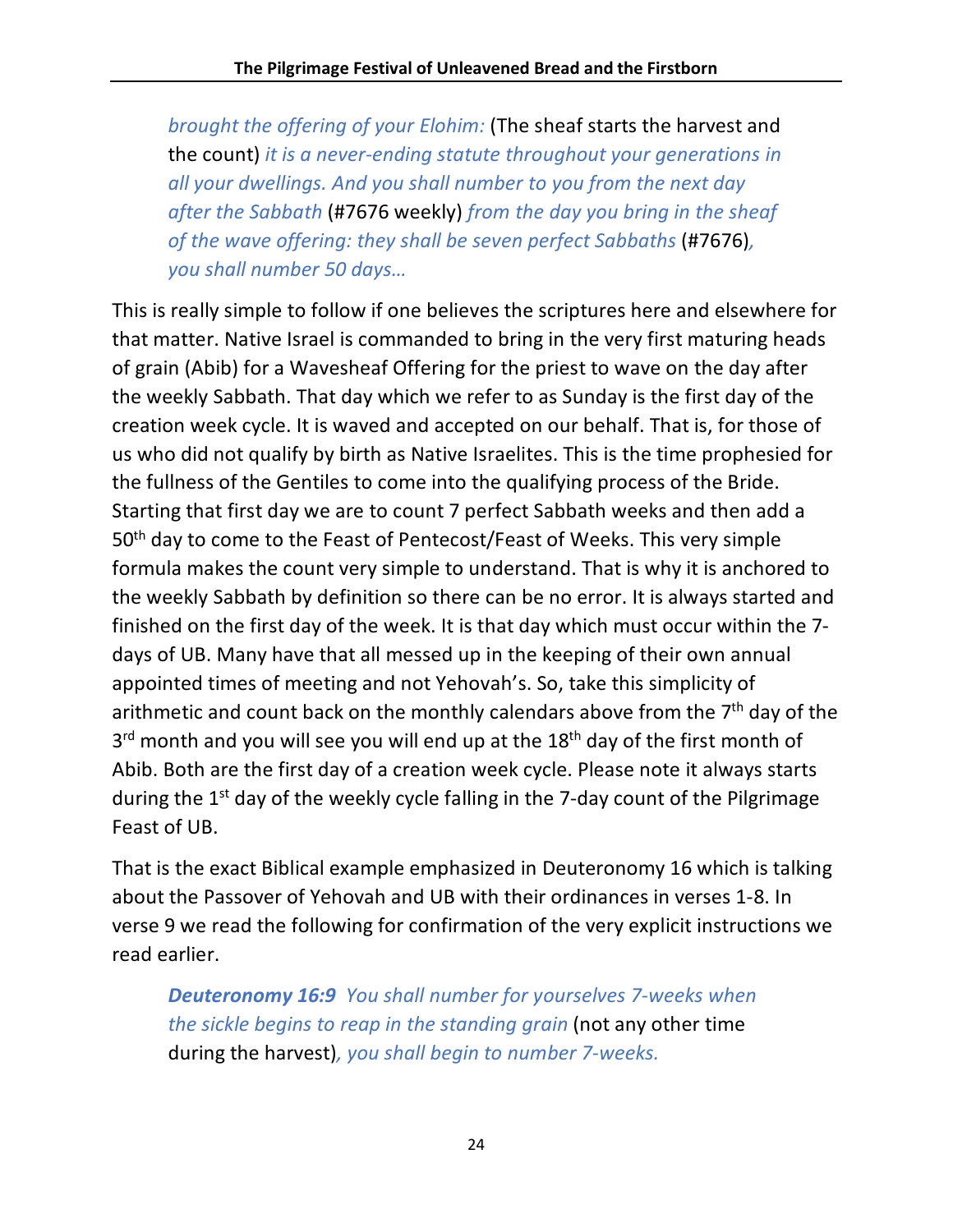Also, note that this very simple Biblical arithmetic brings us back to a 5<sup>th</sup> day of the week or Thursday, for Native Israel leaving Egypt during the night of the 1<sup>st</sup> day of UB. It also demonstrates this 1st Passover of Yehovah started at sunset the end of Tuesday night and ended at sunset the end of Wednesday night. In understanding and actually believing that Jesus Christ/The Word/ Yehovah is the same yesterday (First Marriage Covenant), today (Second Marriage Covenant), and forever (The Kingdom), this very first Passover and 7-days of UB will be the shadow of the reality to come when He actually fulfilled it. There can be no deviation from this fact, thus we understand that He kept the Passover of Yehovah, His Passover, after sunset on a Tuesday through sunset on Wednesday. He gave us the symbols and instructions on how to keep the Passover of the Second Covenant terms and conditions with His disciples that evening before He had to suffer and die for us during the daylight portion of it. This simple calendar understanding of Biblical facts completely blows away the resurrected wind of doctrine about Him dying on a Friday. You may ask how it does that? Very simple arithmetic once again.

*Luke 11:29 But the crowds pressing on, He began to say, this is an evil and adulterous nation* (#1074 successive members of a geneology)*. It seeks a sign, and a sign will not be given to it, except, the sign of Jonah the prophet.*

*Matt 16:4 An evil and adulterous nation seeks a sign, and a sign will not be given to it, except, the sign of Jonah the prophet. And leaving them He went away.*

#### *So, what exactly, beyond a shadow of a doubt, is the actual sign?*

*Matthew 12:38-40 Then some of the Scribes and Pharisees answered saying, Teacher, we desire to see a sign from you* (just imagine, they had all seen miracle after miracle performed. How slimy and disingenuous is that?)*. But answering He said to them, an evil and adulterous nation seek a sign, and a sign shall not be given to it, except, the sign of Jonah the prophet. For even as Jonah was in the belly of the huge fish 3-days and 3-nights, so shall the Son of Man be in the heart of the earth 3-days and 3-nights.*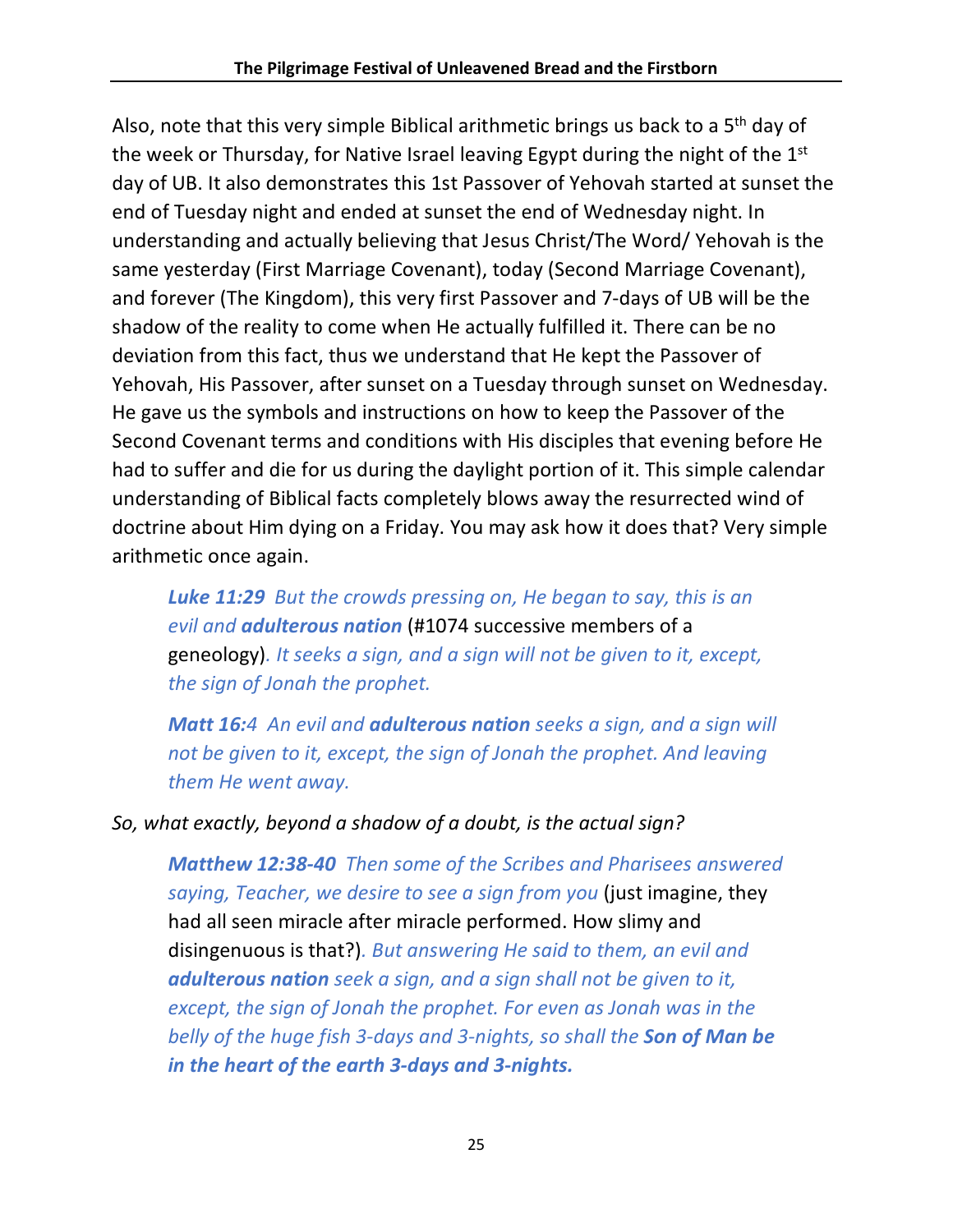It is absolutely astounding with such very clear instructions from Christ Himself that some who profess to be His followers deny the only sign He gave to that evil and adulterous nation of people from a successive genealogy that He in fact was the Messiah. Please do not forget this adulterous nation was still married to Him for He had never divorced the Nation of Judah! When a very specific sign of 3 days and 3-nights is given, it means exactly that, 72 hours. Many have trampled all over this in an effort consciously or unconsciously to defile this truth of His Messiahship by preaching and teaching it actually only covers 2 nights and 2 days using magic arithmetic and twisting scriptures.

Please look at the Abib month above once again. The truth can't be any clearer. Not only does this 3-month depiction of the count to Pentecost hold true of Wavesheaf Day occurring on the  $1<sup>st</sup>$  day of the week, it also confirms the 3-days and 3-nights in the grave when He fulfilled its reality. He died on Wednesday afternoon late and was not placed into the **heart of the earth** until sunset which is the start of the first night in the heart of the earth. The simple sequence follows: then the daylight portion of Thursday, then all of Friday and all of Sabbath. He rose from the dead at sunset at the end of the Sabbath. That is 3-days and 3 nights just like He says. This count does not start until He was placed into the **heart of the earth**, when He was buried, not when He died! There is a lot of filth being put forth as doctrine to deceive "The Many" in this continuation of the evil and adulterous mindset of our time. Filthy winds of doctrine are tossing the sea of brethren to and fro. They are foaming with the anxiety of itching ears for new things regardless of their origin which is not from the Word of God/Elohim but from the mindset of Satan and his "angels of light."

You will notice a lot of other information in the calendars printed above. We will get to all that as we move through some high points in the Journey to Sinai but for now we are going to focus on the remainder of the 7-days of UB and some very significant physical activities and actions which took place during them, to and with Native Israel, which have spiritual realities and ramifications applied to our Second Marriage Covenant terms and conditions.

Before we get to the balance of Chapter 13 and then 14 let us clearly understand an objective set from the onset of Moses' and Aaron's interaction with Pharaoh. It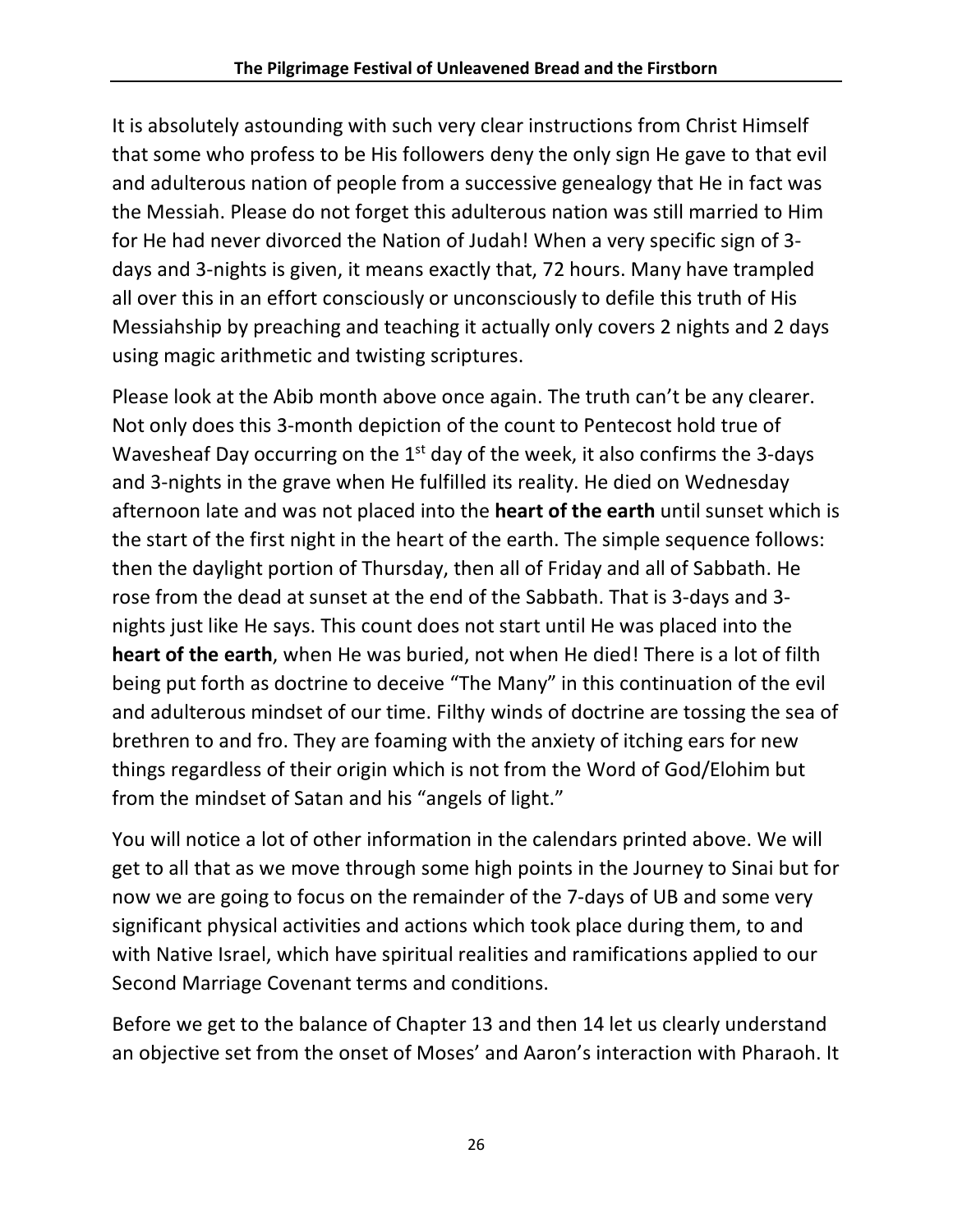eludes many and as such they go way off on the numbering of the days as to where the intended location was to be after three days journey.

*Exodus 3:18 And they shall listen to your voice; and shall come in, you and the elders of Israel, to the king of Egypt. And you shall say to him, Yehovah the Elohim of the Hebrews has met us; and now, please let us go for a journey of 3-days into the wilderness, and let us sacrifice to Yehovah our Elohim.*

It was always intended from the start to be at a specific location in the wilderness which was a 3-day journey to get to for all of Israel. That did not change in the first 3 days of their leaving Egypt. Days I, 2, and 3. Please keep this in mind as we move forward.

We left off looking at the journey of the  $15<sup>th</sup>$  day of Abib which was also the  $1<sup>st</sup>$ day of UB. They had travelled from Ramses to Succoth by night and most likely some of the day as we will see the actual command shortly. We now pick it up on day-2.

*Exodus 13:20 -22 And they travelled from Succoth, and they camped at Etham, in the edge of the wilderness.* (That is where the border wall was located and on the other side of it the Philistines [actually southern Europeans] who made war with them) *And Yehovah was going before them by day in a pillar of cloud, to lead them in the way*  (think of our spiritual equivalents)*; and by night in a pillar of fire, to give light to them, to go by day and by night. The pillar of cloud did not cease by day, and the pillar of fire by night, before the people.*

Israel would often travel at night on this journey as well as the cooler periods of the day. The reasons should not have to be mentioned but just in case someone does not understand why, simply understand the temperatures were always hottest from mid-morning on until a time after sunset. So, on day-2 they left Succoth and travelled to Etham which is Friday or day 6 of the weekly cycle. Still one day left to make the 3-day journey complete. Do not forget the fact they were prevented from taking the easy route by Yehovah in **Exodus 13:18** so they did not come near the Philistines who were at Egypt's door on the NE boundary.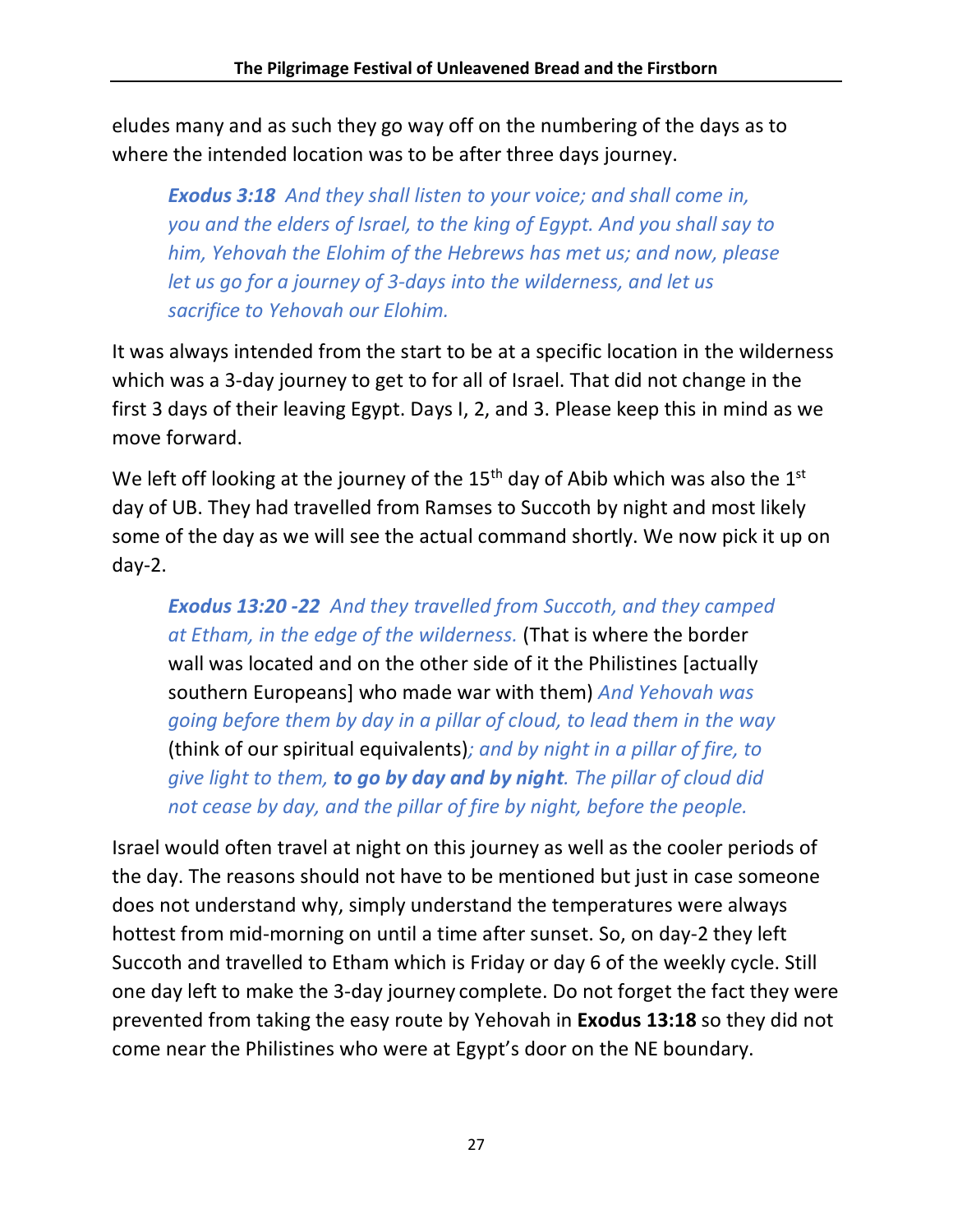*Exodus 13:18 But Elohim made the people turn toward the way of the wilderness of the Red Sea. And the sons of Israel went up armed from the land of Egypt.*

Armed but still not ready with a stomach for war.

*Exodus 14:1-2 And Yehovah spoke to Moses saying, speak to the sons of Israel, and let them return and camp before Pihahiroth, between Migdol and the seas, before Baal-Zephon. You shall camp opposite it by the sea.*

This is a very specific location by description and the actual length of time it took to get there. It is the location of a large plain with only 2 ways in and out, one easy and one more difficult. We have a video up on the site explaining a lot about this location and use Google Earth to pinpoint it as to terrain, etc. Yehovah says they had to return a distance to be able to camp at this location on the  $3^{rd}$  day because they had to avoid the Philistines who were a constantly attacking enemy of Egypt at the time. So now we are on day-3 of the 7-days of UB. If you look at the Abib monthly calendar, you will see that is the  $7<sup>th</sup>$  day of the weekly cycle or Sabbath. However, that understanding had not been given yet but we will cover it shortly as part of their journey and count to Pentecost.

## *Exodus 14:3 And Pharaoh will say of Israel, they are entangled in the land, the wilderness has shut them in.*

Why? Because they were on the plain of the Red Sea between two mountain groups with only one easy way in and out. He felt they were trapped in their stupidity. Using Google Earth, it is clear to see his thinking with all the surrounding elevations and very difficult terrain surrounding the plain. Pharaoh has no clue he just played into Yehovah's trap thinking the opposite all along just like Satan.

*Exodus 14:4 And I will harden* (make obstinate) *Pharaoh's heart, and I will be honored through Pharaoh, through all his armies. And the Egyptians* (who are left) *will know that I am Yehovah. And they did so.*

Verses 5-8 are some semantics about the situation. Now pick it up in verses 9-11.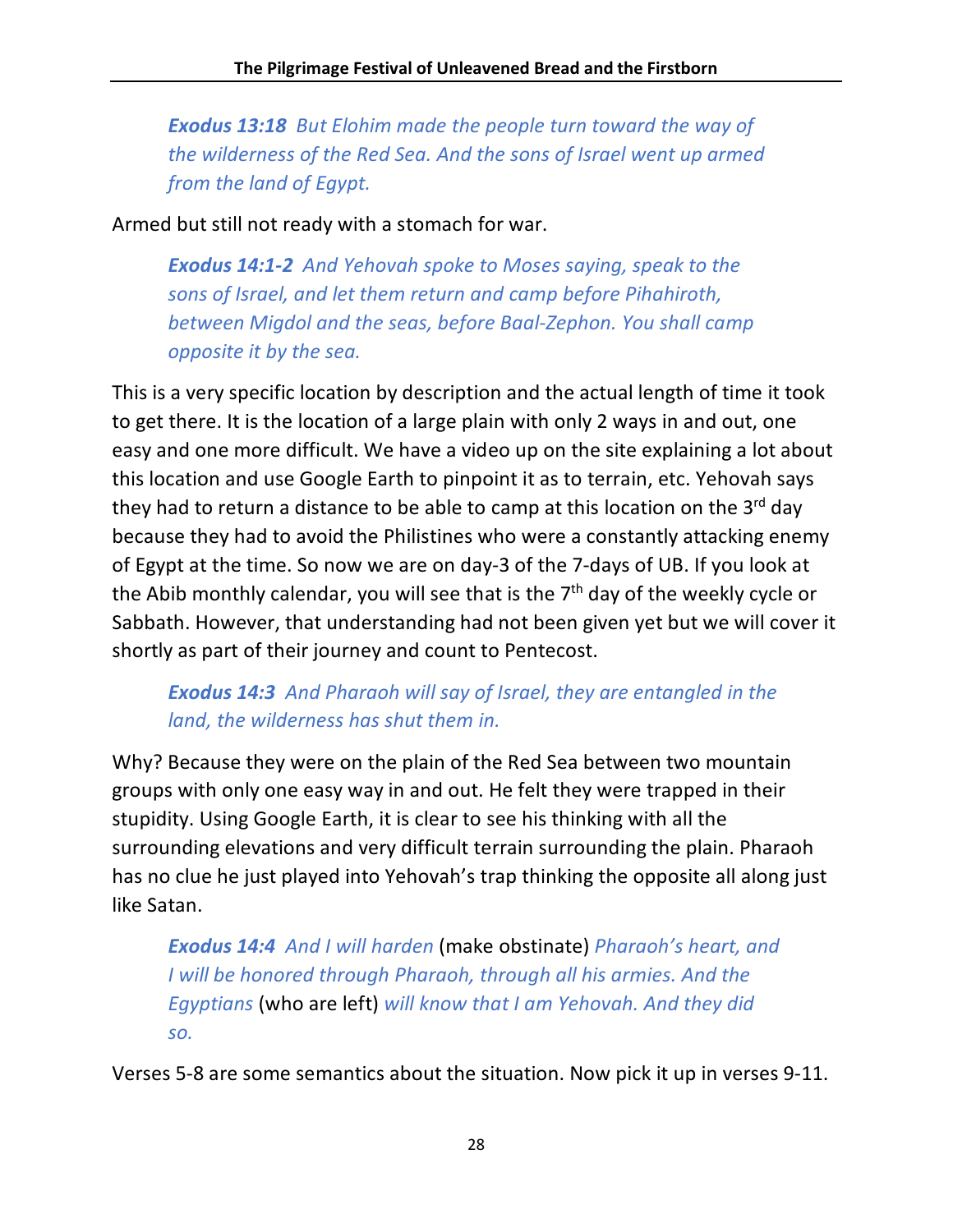*Exodus 14:9-11 And the Egyptians pursued them, and they overtook them camping at the sea, all the horses and all the chariots of Pharaoh, and his horsemen, and his army, by Pihahiroth before Baal-Zephon. And Pharaoh came near, and the sons of Israel raised their eyes, and behold! The Egyptians were marching after them! And they were vehemently afraid. And the sons of Israel* (panicked) *cried to Yehovah! And they said to Moses, were there no graves in Egypt that you have taken us away to die in the wilderness?*

Is this not an amazing event here? They were told to keep their focus on Yehovah and what He was doing for them as the lesson to be learned in these days of UB. It was He who was bringing them out of Egypt these past 3 days not Moses, remember the pillar of cloud and the pillar of fire. Look how quickly they turned from that to blame a man for a decision they had agreed to make. They will be forever trying to blame another for their failures during this process. We should be learning lessons from this. The big one is we do not follow a man, period! The next big one is; Satan and his minions are not far behind us in our keeping of the 7-days of UB. They would love to rattle our cages, so to speak. And often they are allowed to test us during those days to see where our true focus is.

*Exodus 14:13-14 And Moses said to the people. Do not be afraid! Take your stand and see the salvation of Yehovah, which He will prepare for you today. For as you see the Egyptians today, you shall not continue to see them again forever. Yehovah will fight for you and you will be silent!*

Every single one of the Egyptians is about to be killed. Please remember, this is the day of the weekly Sabbath. It is a day in which we place all of our weekly cares and struggles on the back of Yehovah/The Word/Jesus who is Lord of the Sabbath.

*Exodus 14: 15-16 And Yehovah said to Moses, why do you cry to me?*  (He must have been doing so even though he apparently knew what was coming by his comments to Israel) *Speak to the sons of Israel, and let them* (prepare to) *move forward. And you raise up your staff, and stretch out your hand over the sea and divide it so that the sons of Israel may go in the midst of the sea on dry ground.*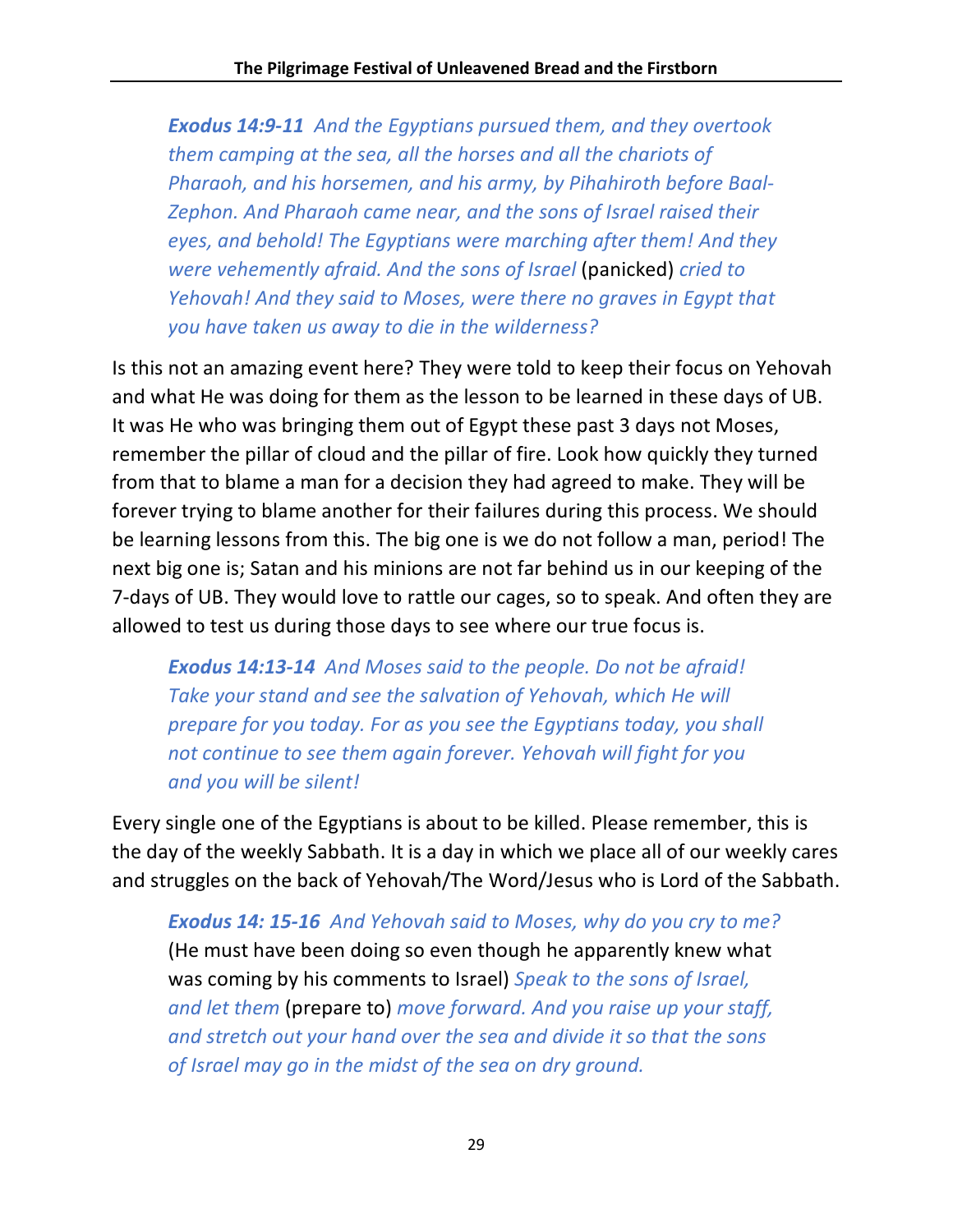Basically, get back to the job I chose you to do and quit your whining, as well, for you know the drill. In verses 17-18 Yehovah reiterated what He will do to Pharaoh and his men, and in that He will be honored. That is why so many minions of Satan today try to diminish what will be taking place on day-4 here, shortly.

*Exodus 14:19-20 And the Messenger of the Elohim* (The Word/Yehovah/Jesus the Christ) *withdrew, the One going before the camp of Israel. And He went behind them. And the pillar of cloud*  withdrew from before them, and it stood behind them. (always has our back, He will never leave nor forsake us) *And it came between the camp of the Egyptians and the camp of Israel. And it was cloudy and dark. And it gave light to that night: and this one did not come near to that one all night.*

Now, we find ourselves into Day-4 of the 7-days of UB. That is the first day of the weekly cycle and it will become known to them later as Wavesheaf Day and the start of the count to Pentecost/Feast of Weeks. Please listen to what happens on this day. It is incredible as to the miracle, but more so as to terms and conditions of our Second Marriage Covenant.

*Exodus 14:21-25 And Moses stretched out his hand over the sea, and Yehovah caused the sea to go back by strong east winds all night. And He made the sea dry land, and the waters divided. And the sons of Israel came into the middle of the sea on dry ground, the waters being a wall to them from their right and from their left. And the Egyptians pursed, and the horses of Pharaoh came after them, his chariots and his horsemen, in the middle of the sea. And it happened in the morning watch: Yehovah looked on the camp of the Egyptians in the pillar of fire and cloud. And He confused the camp of the Egyptians. And He took off the wheels of their chariots, and made them drive with difficulty. (Just imagine the chaos here. Complete pandemonium) And the Egyptians said, I will flee from the face of Israel,* (too late) *for Yehovah is fighting for them against the Egyptians.*

Did it not occur to them when they saw the pillar of cloud and fire move back to protect Israel's rear, and what about the water walls in the sea? Big lesson in that.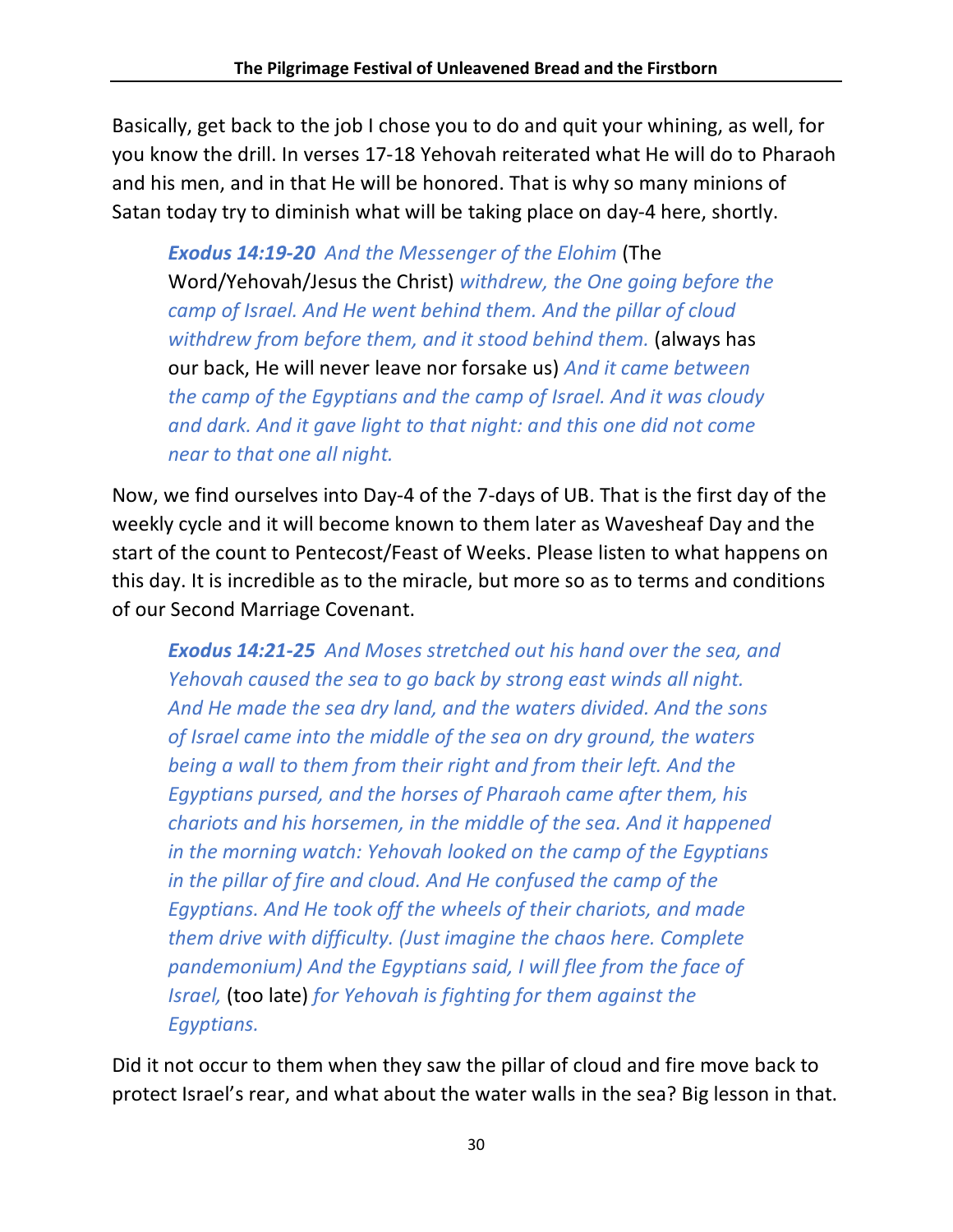**Now the watery grave will become the mechanism for the promised salvation of Israel here at the Red Sea while under the cloud.**

*Exodus 14:26-28 And Yehovah said to Moses,* (once all of Israel came up out of the way of the sea)*, stretch out your hand over the sea, and let the water return on the Egyptians, on their chariots, and on their horsemen. And Moses stretched out his hand over the sea, and the sea returned to its usual flow, at the turning of the morning, and the Egyptians were fleeing to meet it.* (Meet what, the opposite shore) *And Yehovah tossed up and down the Egyptians into the middle of the sea. And the waters returned and covered the chariots and horsemen, together with all the army of Pharaoh, those going after them into the sea. And not even one was left among them.*

There is no misunderstanding what took place here on the 4th day of UB and the 1<sup>st</sup> day of the week, the day which will become known as Wavesheaf Day. They all drowned in the Red Sea at this location opposite Baal-Zephon.

*Exodus 14:30-31 And Yehovah saved Israel in that day from the hand of Egypt. And Israel saw the Egyptians dead on the seashore. And Israel saw the great hand with which Yehovah worked against Egypt and the people feared Yehovah; and they believed in Yehovah and in His servant Moses.*

But it does not say they loved Him as their Elohim, they will increasingly take Yehovah for granted and will increase their desire to see more and more "signs" just as in the timeline of our Savior walking the earth. What are we told about the significance of the events of this day in our Second Marriage Covenant scriptures?

*1 Corinthians 10:1-4 And I do not want you to be ignorant brothers, that our fathers were under the cloud; and all passed through the Sea. And all were baptized to Moses in the cloud and in the Sea;*  (Not into Jesus/Yehovah/The Word. This is also a type of the baptism of John to come) *and all ate the same spiritual food. And all drank the same spiritual drink; for they drank of the spiritual rock, following in the same way* (actual correct translation)*, and that Rock was Christ.*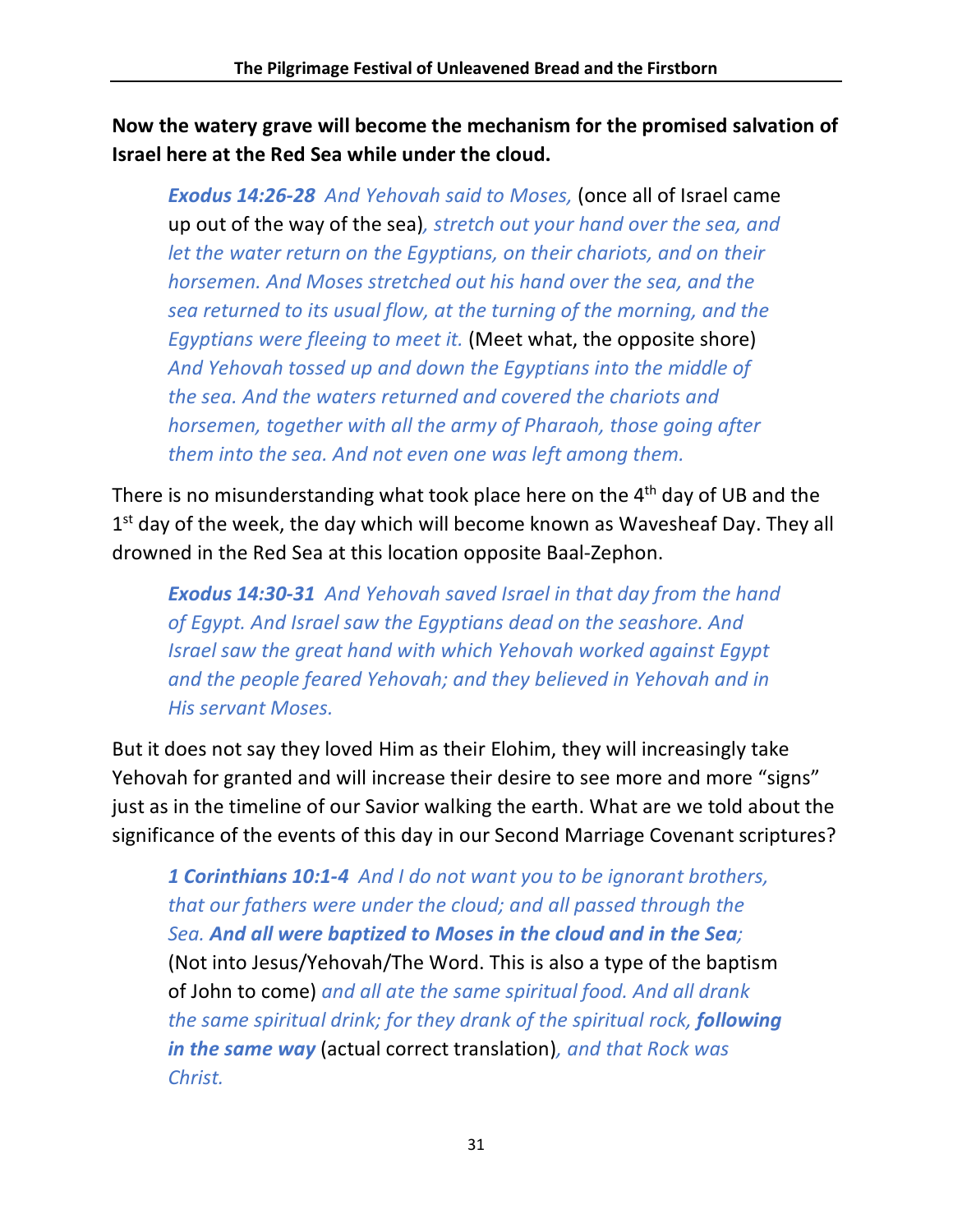Paul equates Native Israel's (don't forget the mixed multitude, as well, for that is representative of the Gentiles) passing through the sea under the cloud to baptism plain and simple. It has all the components. They passed through a watery graveyard and emerged to life on the other side of the sea. It is also necessary to point out that Pharaoh would not let them go for a 3-day journey into the wilderness to make sacrifices to Yehovah. Bad choice, for all his armies ended up being the sacrifices in the morning which does not make the Elohim pleased for they were not sweet-smelling aromas to Them, but necessary, all the same, just as the Lake of Fire is not a situation to come of sweet-smelling aromas. However, all the same a necessity.

What else can we say about this incredible  $4<sup>th</sup>$  day of the 7-day count of UB and the first day of the count to Pentecost with it being the designated Wavesheaf Day in which our Savior/Husband will be accepted on our behalf and the early humble grain harvest starting? It is loaded with physical to spiritual patterns between Marriage Covenants. We still have 3 more days to cover of the original 7 days of the Pilgrimage Feast of Unleavened Bread.

We now move into the events of Chapter 15. Verse 1-21 speaks to all the festivities and such of the 4<sup>th</sup> day on the other side of the Sea which has a shore loaded with a type of bulrush in spots. Remember they had cleared the sea and it flooded back in during the morning hours. However, we will see it does not take long for Native Israel to slip out of focus of what just happened and start complaining again. There are two separate scenario approaches we can take to the next few scriptures as to timing so let's just take the simplest one to finish out the last 3 days of UB.

*Exodus 15:22-26 And Moses made Israel to pull out from the Red Sea*  (they wanted to hang around and party more)*. And they went out into the Wilderness of Shur.* (That is the wilderness on the other side of the barrier wall of Egypt which was built as a border against nasty folks, running from the Red Sea out to the Mediterranean. It did contain the lands also running along the eastern shore of the Sea for a short length which we refer to as the Gulf of Suez these days. It is a land which fits the name for one can get turned around in it during one's travels because of the topography.) *And they went into the*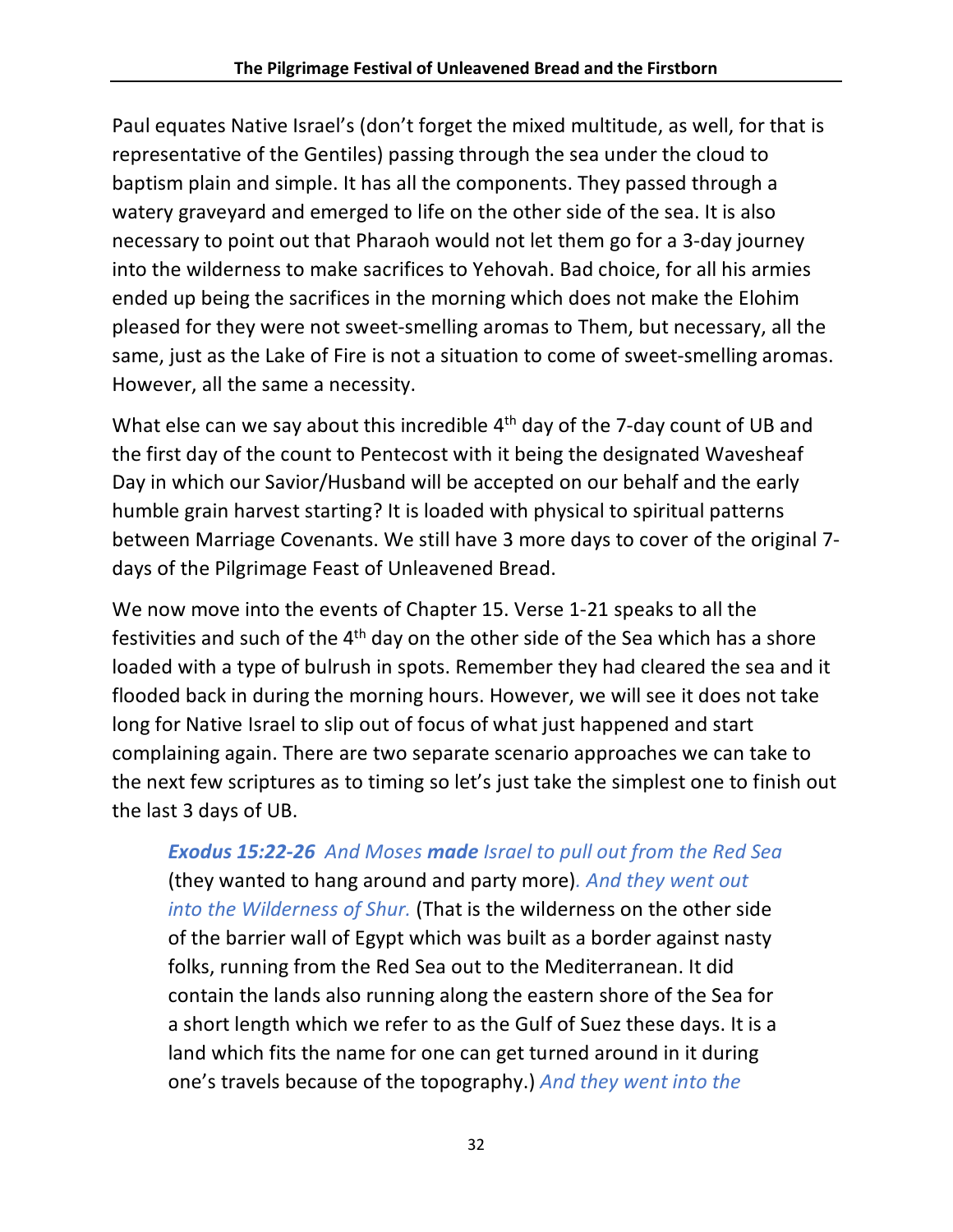*wilderness 3-days and did not find water. And they came to Marah. And they were not able to drink water from Marah, for it was bitter* (also translated bitterness)*. Therefore, one called its name Marah. And the people murmured against Moses saying, what shall we drink? And he cried to Yehovah, and Yehovah showed him a tree. And he threw it into the water, and the water became sweet. He made a statute and an ordinance for them there, and He tested them there. And He said* (**here He is talking third party about Himself as He often will do with Israel as it becomes more apparent that the reality of the contingencies They, the Elohim, have in hand, will need to be put into effect**) *if you carefully listen to the voice of Yehovah your Elohim, and you do what is righteous in His eyes, and give ear to His commandments, and keep all His statutes, I will not put on you all the diseases which I have put on Egypt: for I am Yehovah your healer.*

This is all pretty amazing here. They reached Marah on the  $7<sup>th</sup>$  day of UB and they were once again complaining bitterly only 3-days after they were saved from Pharaoh in such a dramatic way. **The bitter waters were just a reflection of what was really in their hearts and what really needed to be dealt with**. How difficult would it have been for Yehovah to give them what is needed if they ask in the right way and with the right heart? So, He heals the water and once again reiterates what He wants them to do. **On the last day of UB He reveals Himself as their Healer**. There is a big significance to that title and designation to Spiritual Israel which is the reality of all these workings. The Hebrew here for healer is #7495 Rapha, which is a prime root. Strong's says of it; "properly to mend (by stitching) figuratively to cure, make whole."

The BDB says of it; "heal, darn, mend, repair."

Vines says similar things with one of its quotes here. "A large number of the uses of rapa, express the healing of the nation, such healings not only involve grace (favor and acceptance) and forgiveness, **but also the nation's repentance**."

We have covered this word and its uses often in the past and sited many of its uses as such from Psalms. It is particularly fascinating because its basic meaning is to stitch something together, to mend it as in making it a whole again. As many of you know, and as we will be covering later when discussing the Bride being used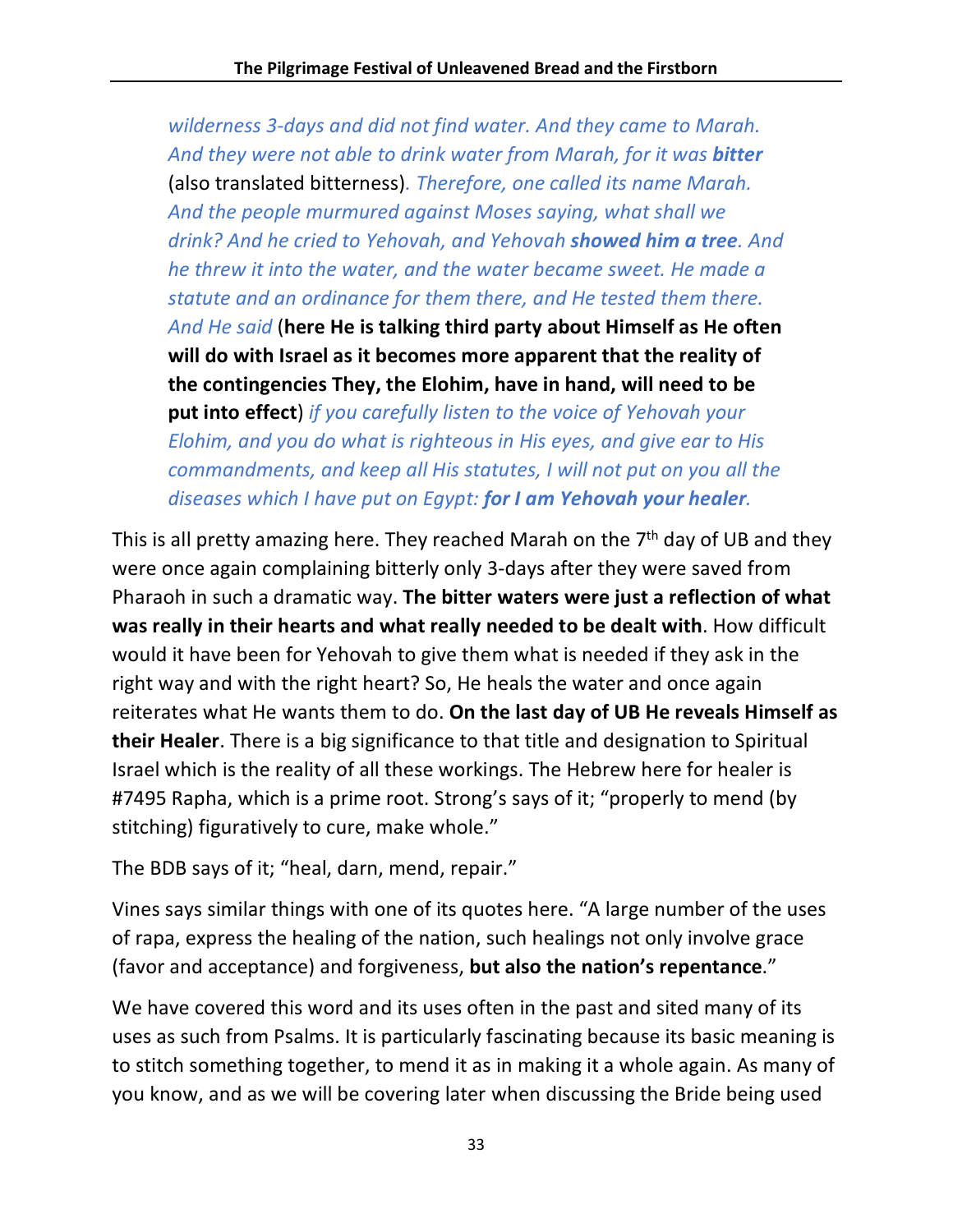in one tapestry at the Tabernacle on Pentecost, this is a truly game changing event for the reality of Spiritual Israel. Those who have qualified under the terms of both Marriage Covenants will be stitched together into one whole Spiritual Nation of Kings and Priests. We are taught in Revelation 7 that Spiritual Israel will consist of 12 tribes of 144,000 and having 12,000 in each tribe. That is nowhere near the innumerable count of Native Israelites as being compared to the sand of the seashore or stars in the heavens. The Elohim are not so naïve to think that all of Native Israel can become a whole as such, thus a designated goal of 144,000, of which, many will be Gentiles who have a willingness to pick up the qualifying quest after being called by Father Elohim in the Second Marriage Covenant.

Spiritual Israel will be made whole by Yehovah and His actions. Native Israel will be healed during the timeline we refer to as the Feast of Tabernacles/Ingathering as we have discussed often in the past. They will be given booths made of the branches of all the necessary **TREES** which are used for healing and they will receive the sweet water of the Elohim to sustain their thirst for righteousness at that time. Their bitterness will be removed by that and if not, then they will be removed from the equation via the lake of Fire.

This  $7<sup>th</sup>$  day of Unleavened Bread here is called an atsereth. Only it, and the  $8<sup>th</sup>$ day following the FOT/Ingathering have that designation. Pertaining to the  $7<sup>th</sup>$  day of UB here, it is also the 8<sup>th</sup> day of the sequential Passover of Yehovah and 7-days of UB. As you may already know 8 is the number symbolizing circumcision, with the spiritual designation of the heart as the actual desired outcome as we discussed in an earlier chapter. We bring it up as a reminder so you can apply its relevance to this part of the timeline. This 7-day period of time we know of as the Pilgrimage Feast of Unleavened Bread is representative of the time allotted for Native Israel to qualify to be the Bride in the house of Elohim. Those who do so are awaiting their reward as to being united with those of the Gentiles who do likewise on the Jubilee of Pentecost as we will be covering in length as well in the next chapter.

It is hard to put into words the effect that **the knowledge of the Abib Calendar** has had on the opening up of our eyes to the mysteries of hidden truths of the Elohim. We are told that many of the prophets desired to know what we know here at the end of the age. Without the actual present understanding of the